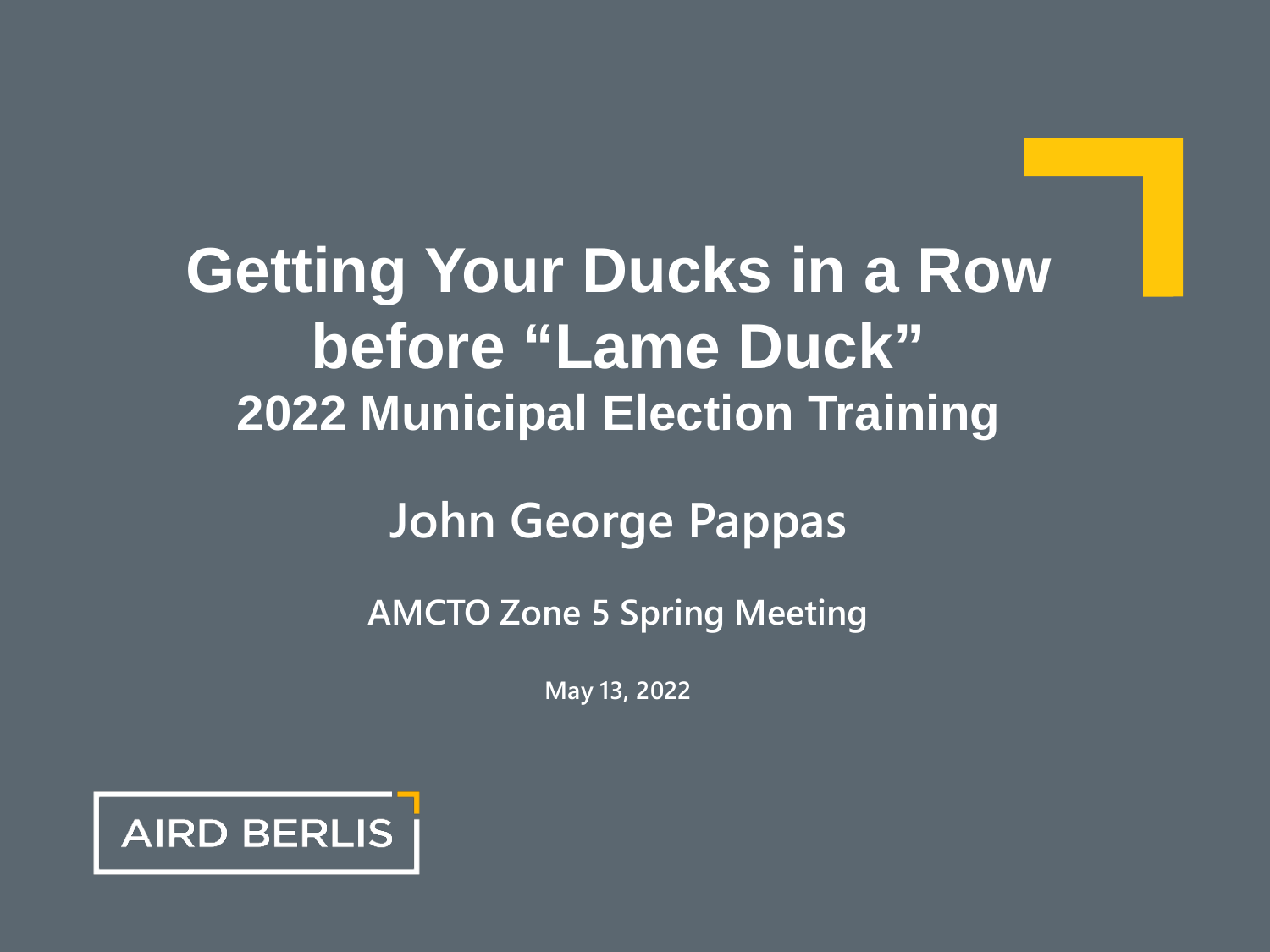#### *Disclaimer*

*This presentation may contain general comments on legal issues of concern to organizations and individuals.*

*These comments are not intended to be, nor should they be construed as, legal advice. Please consult a legal professional on the particular issues that concern you.*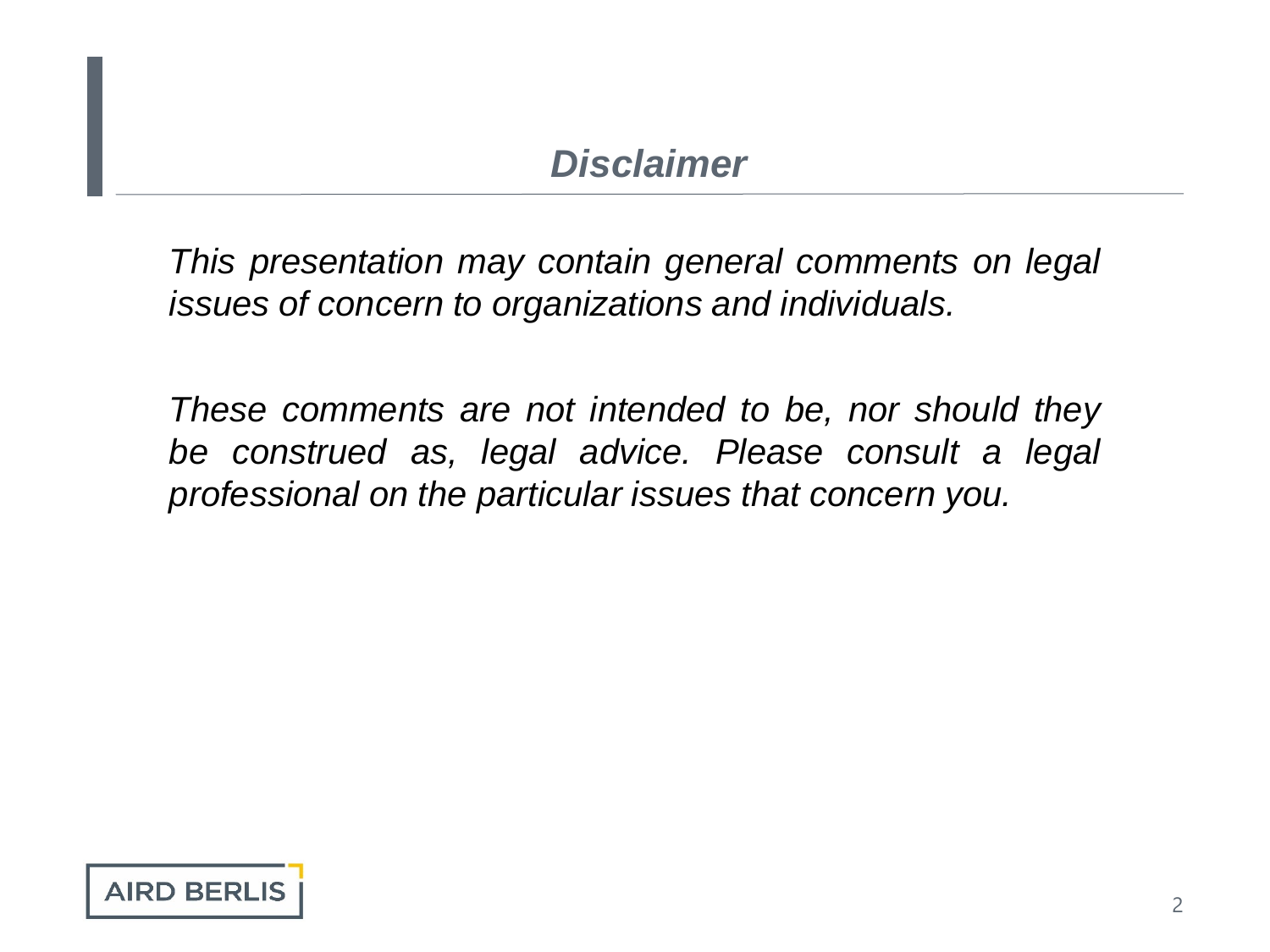#### **Overview**

- *1. Legislative Updates*
- *2. Code of Conduct "Blackout Period"*
- *3. Compliance Audit Committees*
- *4. Nominations and Eligibility 101*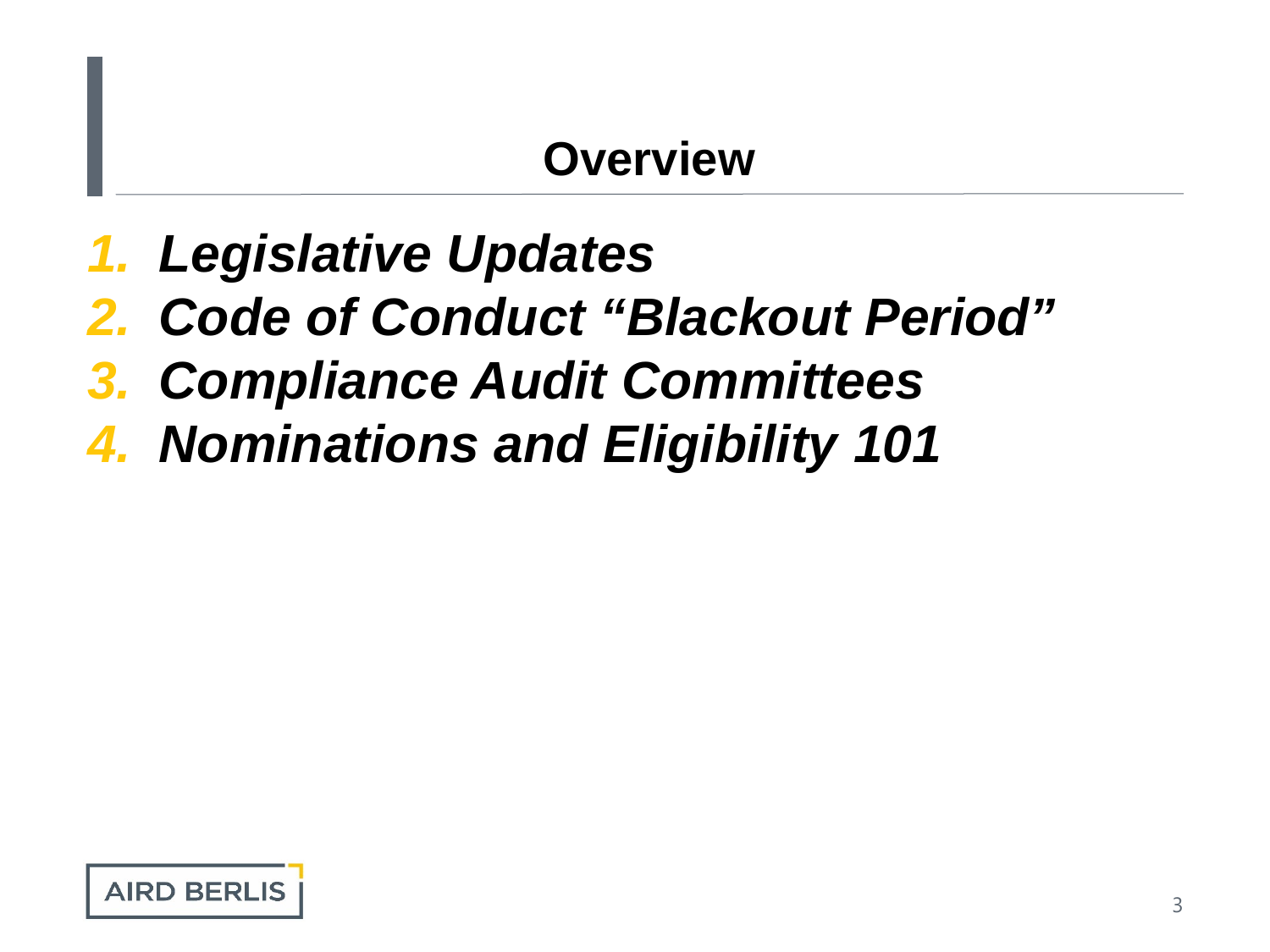# *Legislative Updates Since 2018*

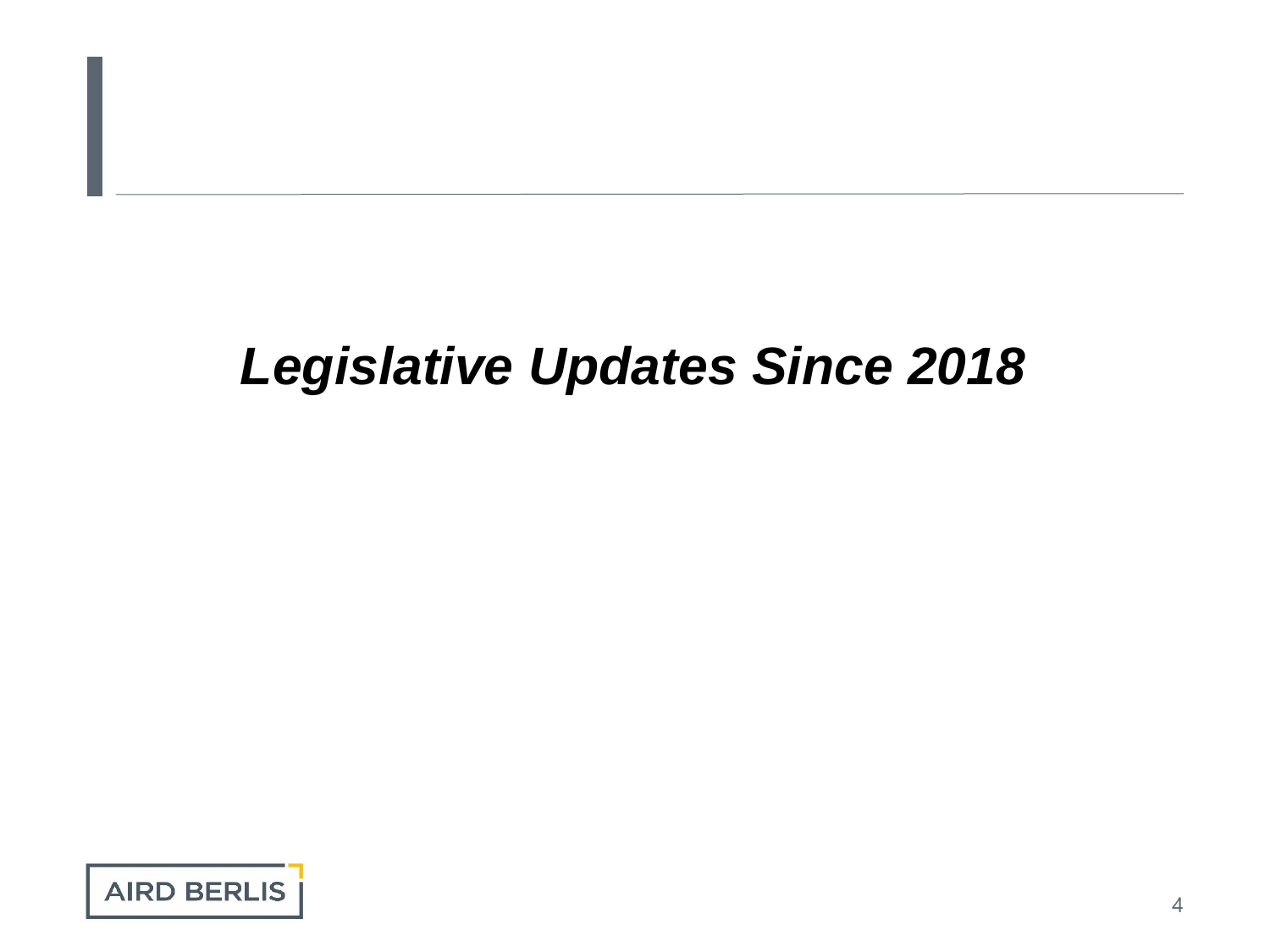#### **Legislative Updates**

- New Nomination Day, s. 31 of the *MEA*:
	- previously "fourth Friday in July", now "third Friday in August"
- Authority to accept nominations electronically, s. 33 of the *MEA*
- If council passed by-law authorizing us of voting equipment, alternative methods of voting (by May 1), clerk must establish procedures and forms (*MEA*, s. 42)
	- Previous deadline was Dec. 31 in year before election year
	- Currently, June 1, 2022

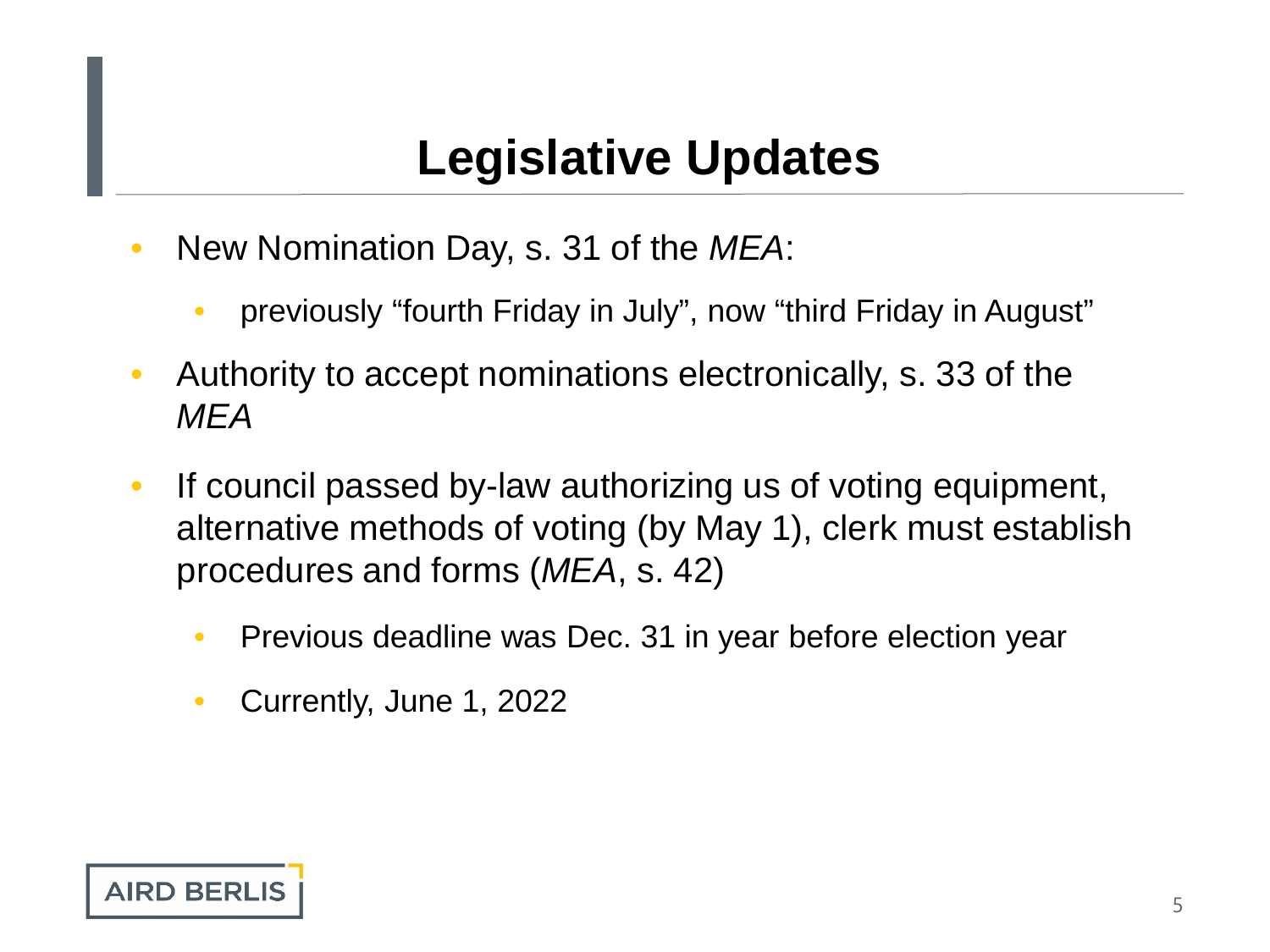#### **Legislative Updates**

- Ranked Ballot Elections have been scrapped
	- City of London only municipality to use ranked ballots in 2018 Election
	- Kingston, Cambridge held referenda on use of ranked ballots in 2018; other municipalities were considering use of ranked ballots in 2022.
- Starting 2024, new office of the Chief Electoral Officer will be involved in municipal elections
	- responsible for administering voters' list, voting subdivisions
	- replaces role of MPAC

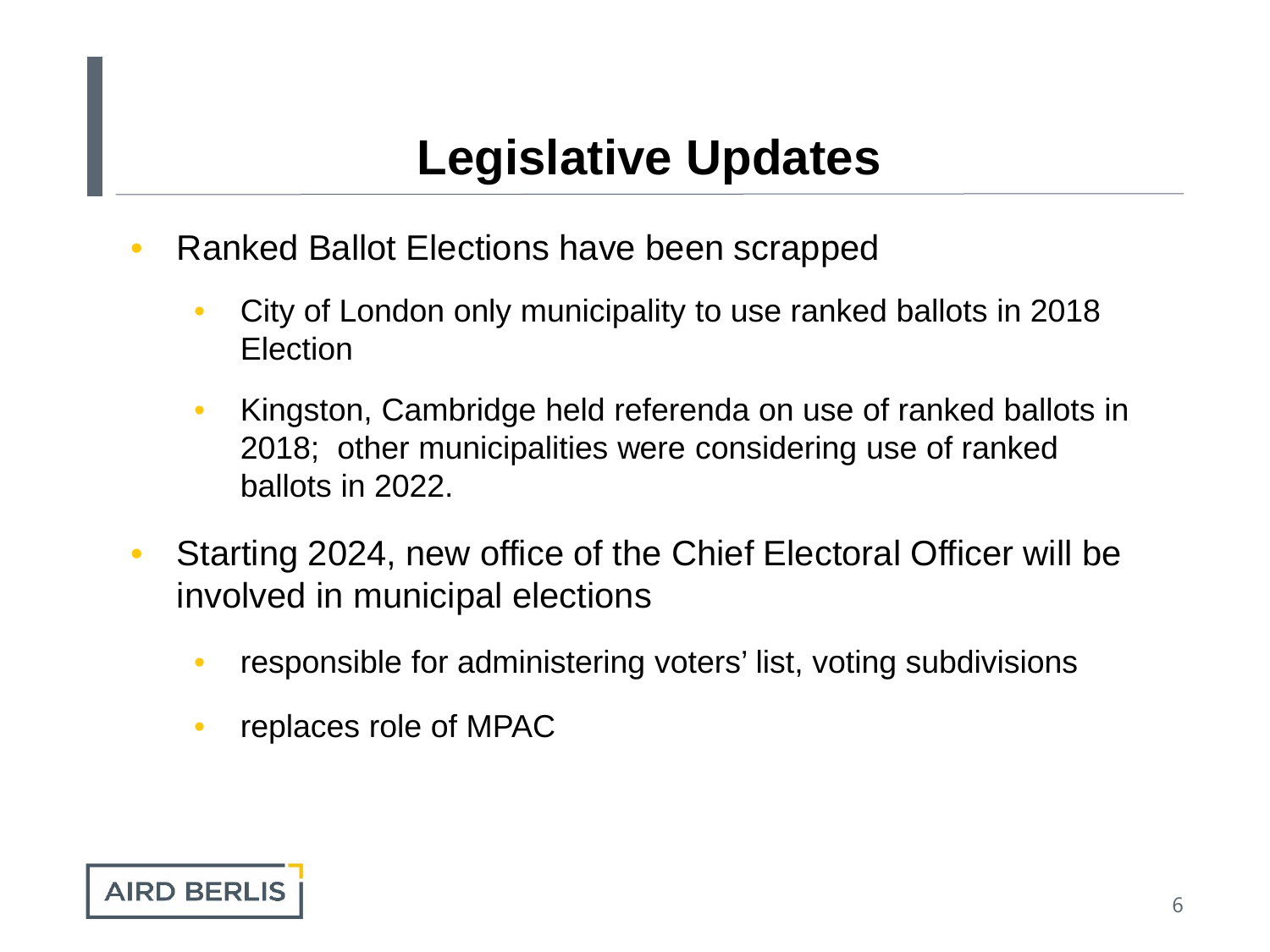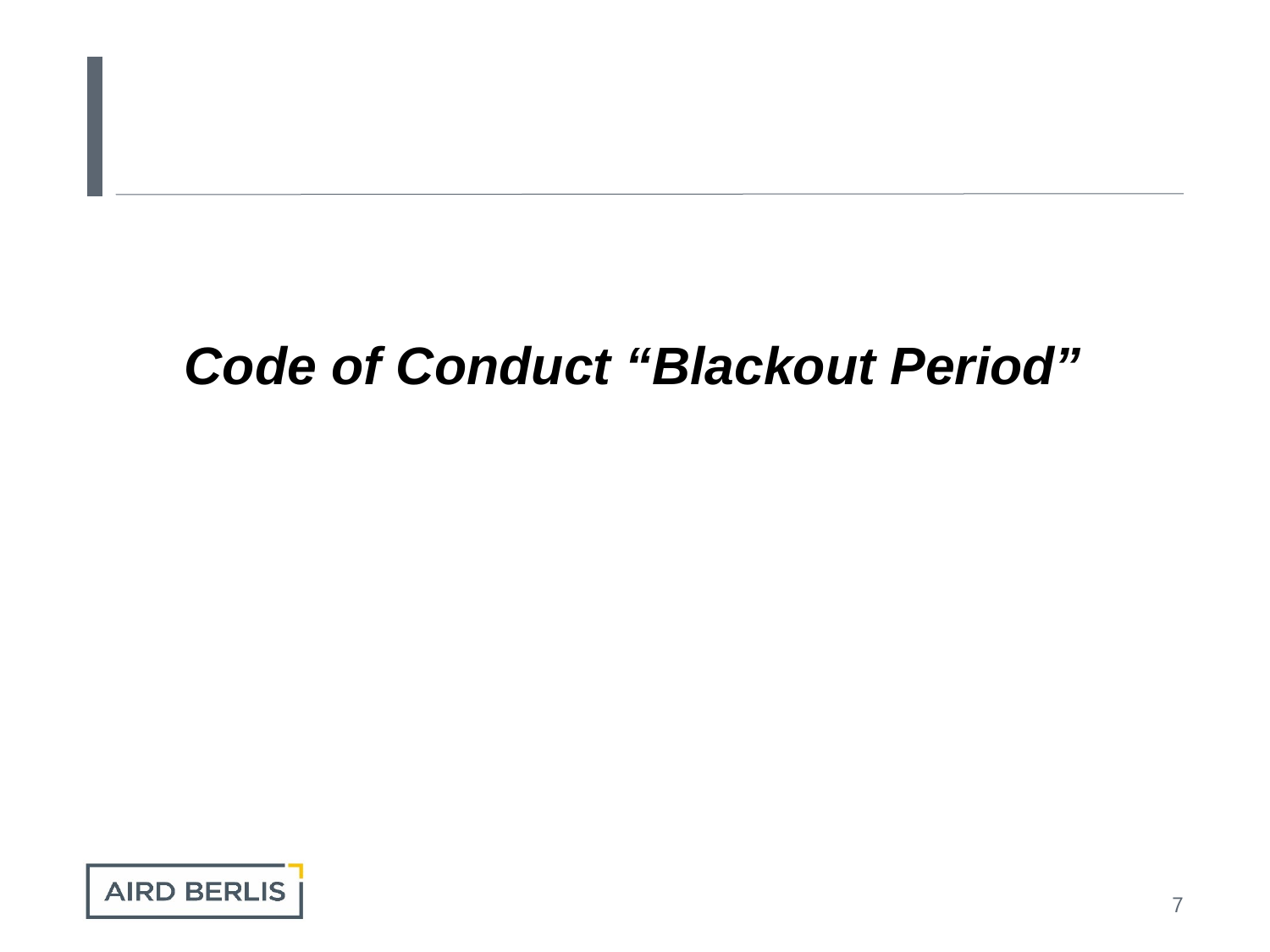- March 1, 2019: all municipalities required to:
	- adopt a Code of Conduct
	- appoint an Integrity Commissioner
- Integrity Commissioner responsible for independently conducting investigations, reporting to council on Codecompliance
- Statutory authority in Part V.1 "Accountability and Transparency", *Municipal Act, 2001*
- Clerk often point-person, liaison between Integrity Commissioner and Council

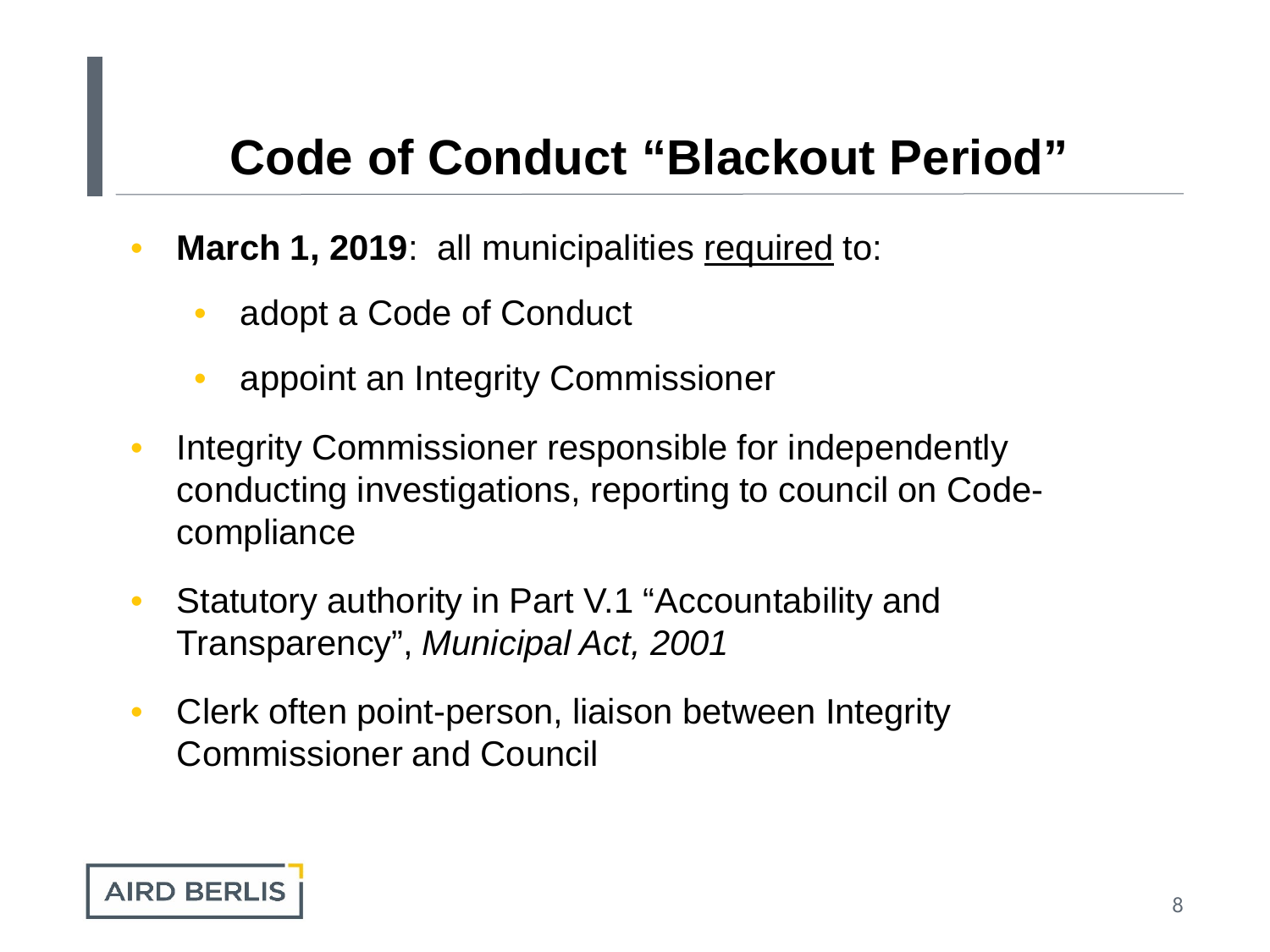- Powers of the Integrity Commissioner (and Council) restricted after Nomination Day – August 19, 2022:
	- all active or outstanding investigations must be terminated on Nomination Day (s. 223.4(7))
	- no new complaints may be filed (s. 223.4(9) 1.)
	- Integrity Commissioner cannot report to council (s. 223.4(9) 2.)
	- Council cannot consider whether to impose a penalty (s. 223.4(9) 3.)
- Note: blackout period commences on Nomination Day (as per s. 31 of the *MEA*), NOT on the commencement of the nomination period

**AIRD BERLIS**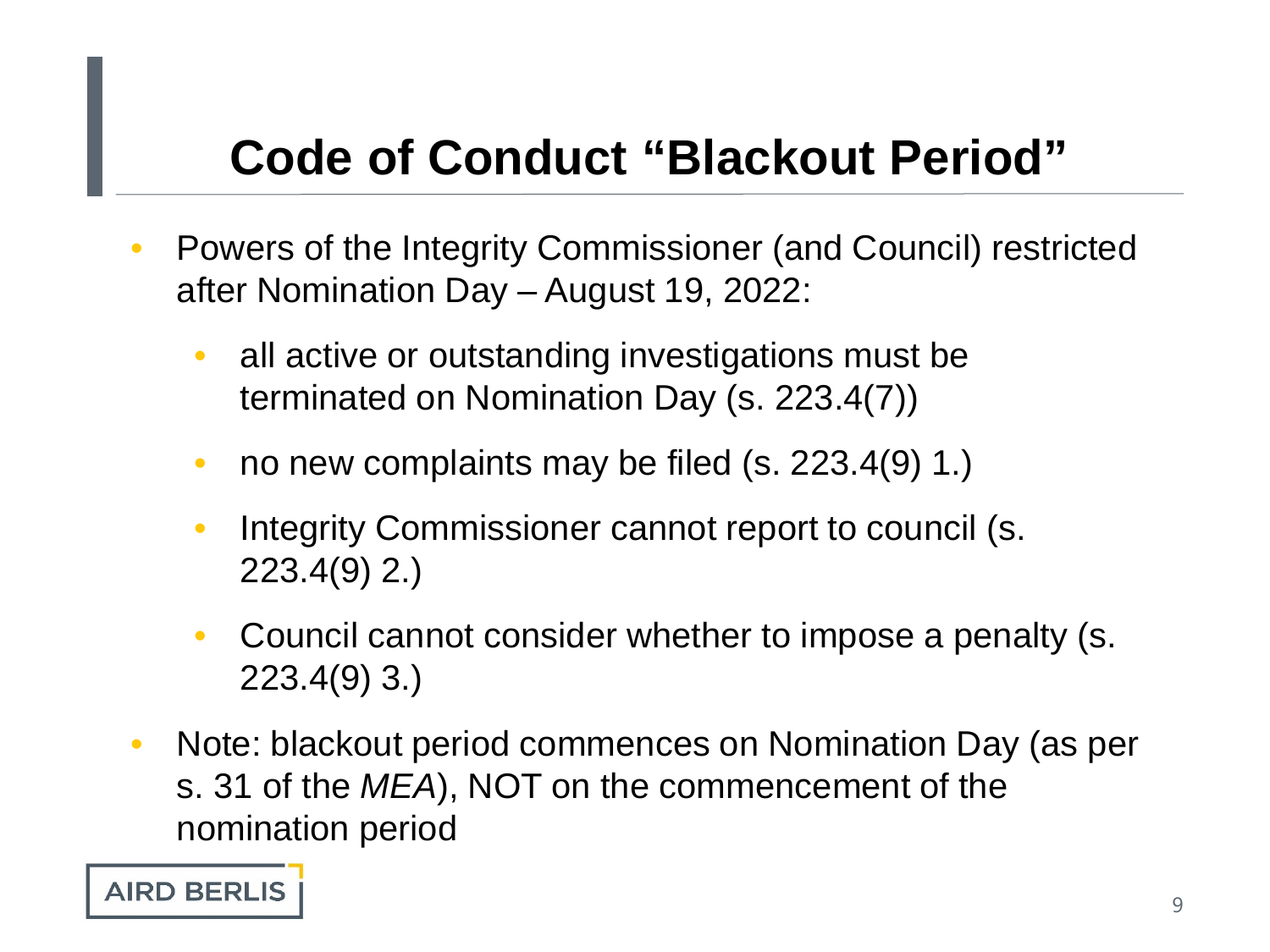# What next?!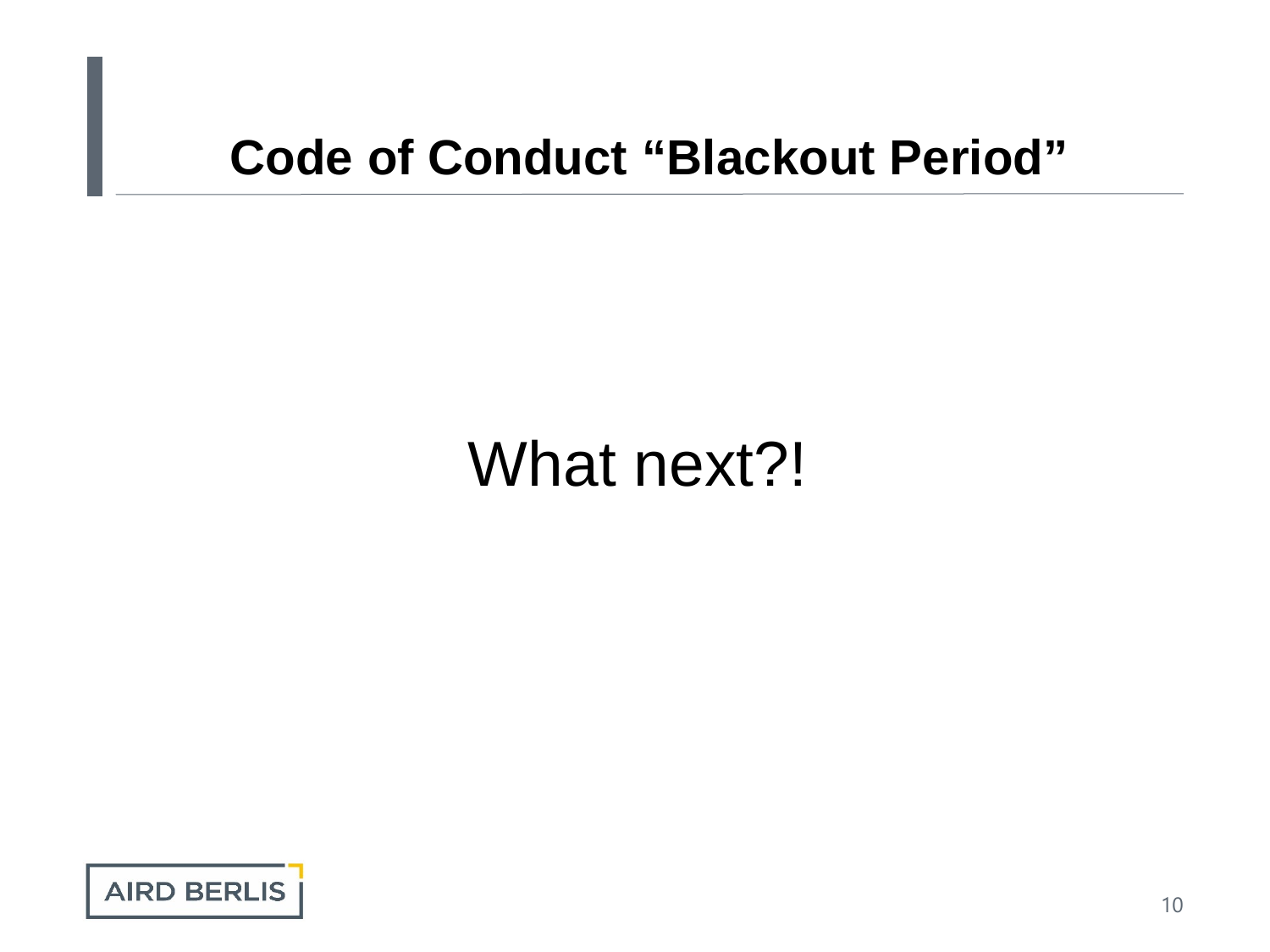- No restriction on Council consideration of report after Voting Day
- Integrity Commissioner may resume investigations which were terminated:

#### **Same**

**223.4** (8) If an inquiry is terminated under subsection (7), the Commissioner shall not commence another inquiry in respect of the matter unless, within six weeks after voting day in a regular election, as set out in section 5 of the *Municipal Elections Act, 1996*, the person or entity who made the request or the member or former member whose conduct is concerned makes a written request to the Commissioner that the inquiry be commenced.

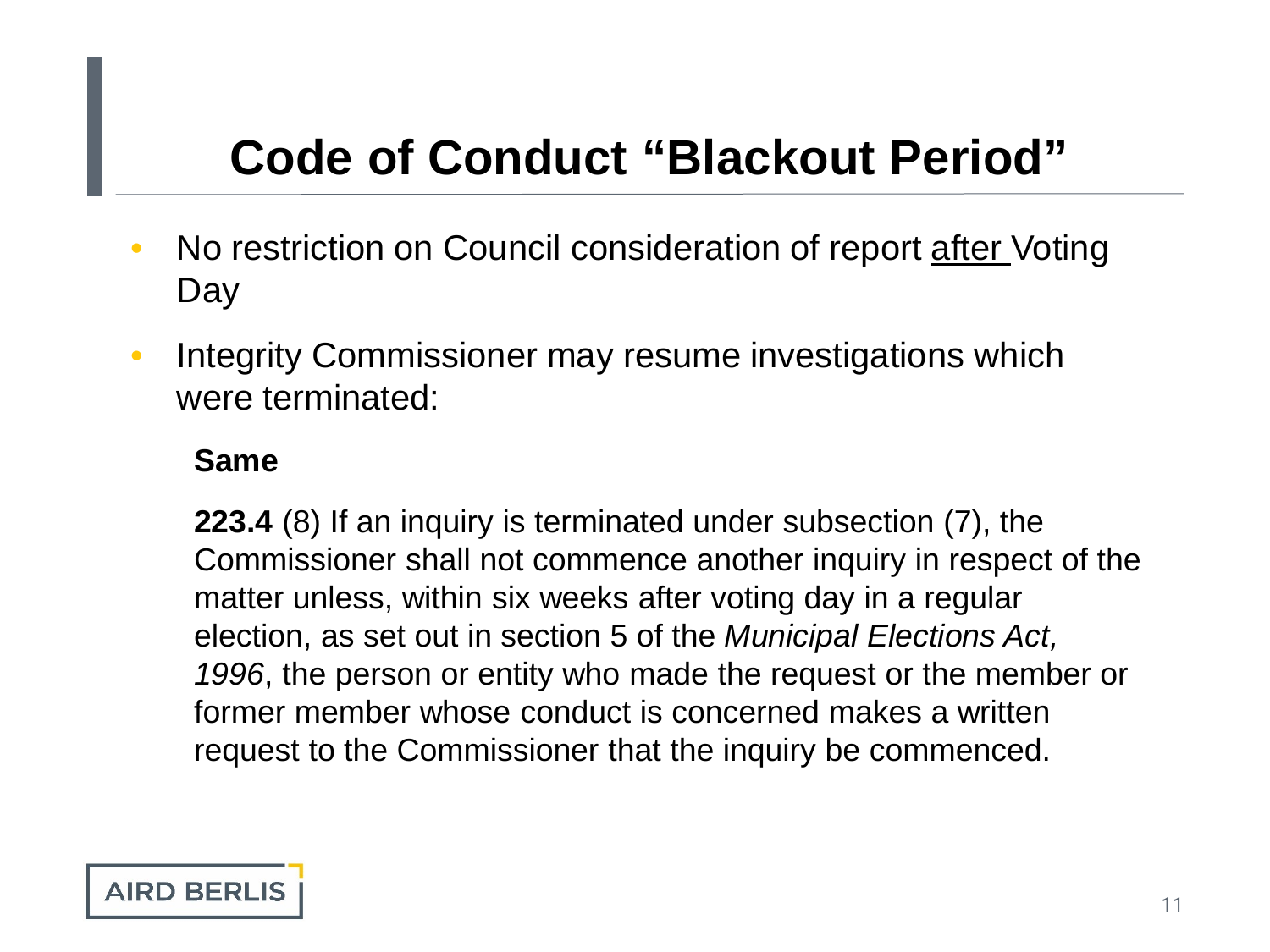- Manage expectations:
	- of residents no complaints during election
	- of Councillors no consideration of conduct by Council during election
- Confirm what is outstanding with the Integrity Commissioner; timing considerations for investigations
- Ensure the Integrity Commissioner is aware of the blackout dates

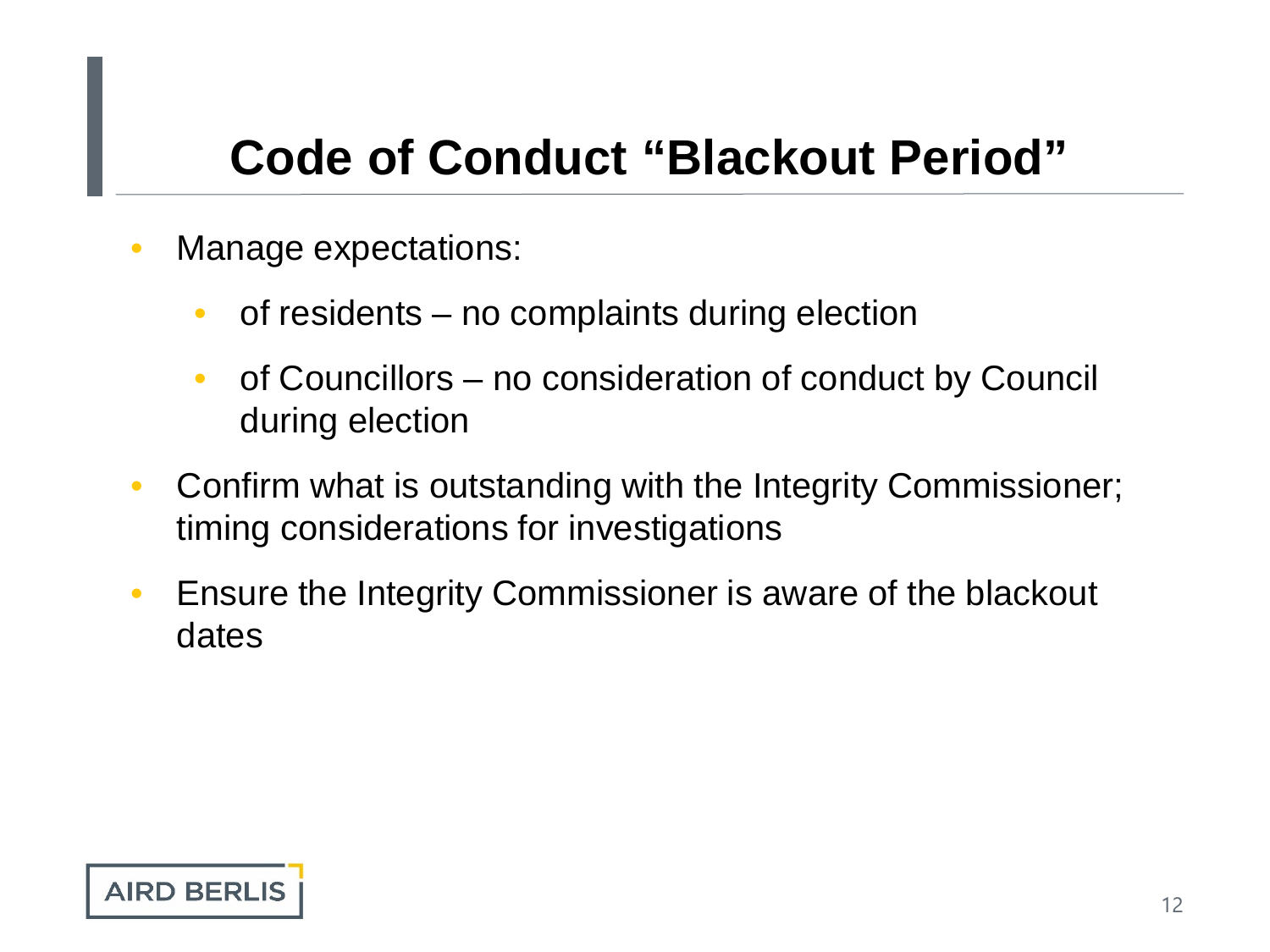# *Compliance Audit Committee: forming, norming, performing*

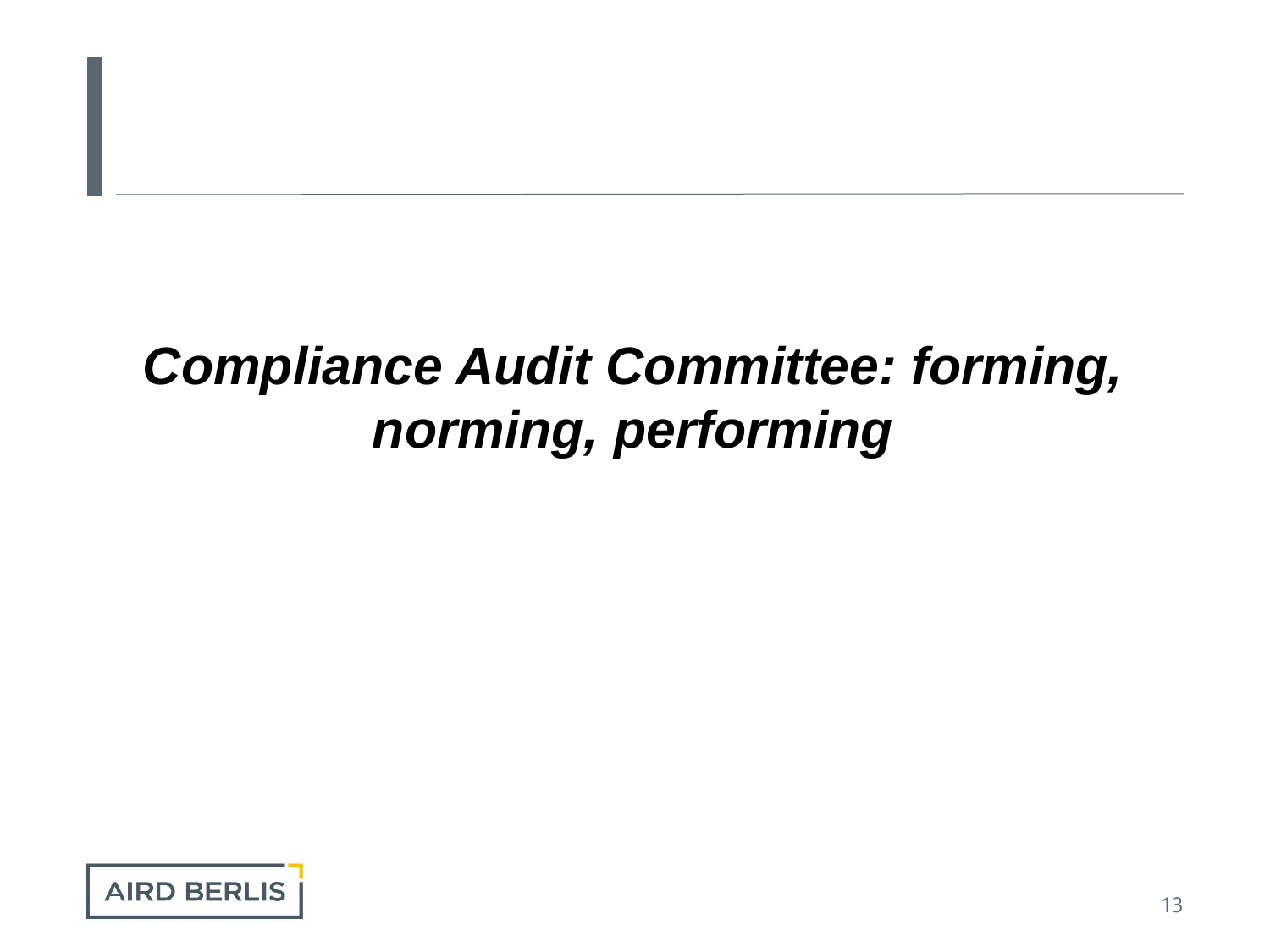- Compliance Audit Committee tasked with hearing requests for compliance audits of candidates' campaign finances
- Prior to 2009, Council could hear requests for compliance audits
	- In 2009, function moved from Council to an impartial tribunal
- Not like an ordinary committee of council:
	- Independent
	- Adjudicative
	- Quasi-judicial

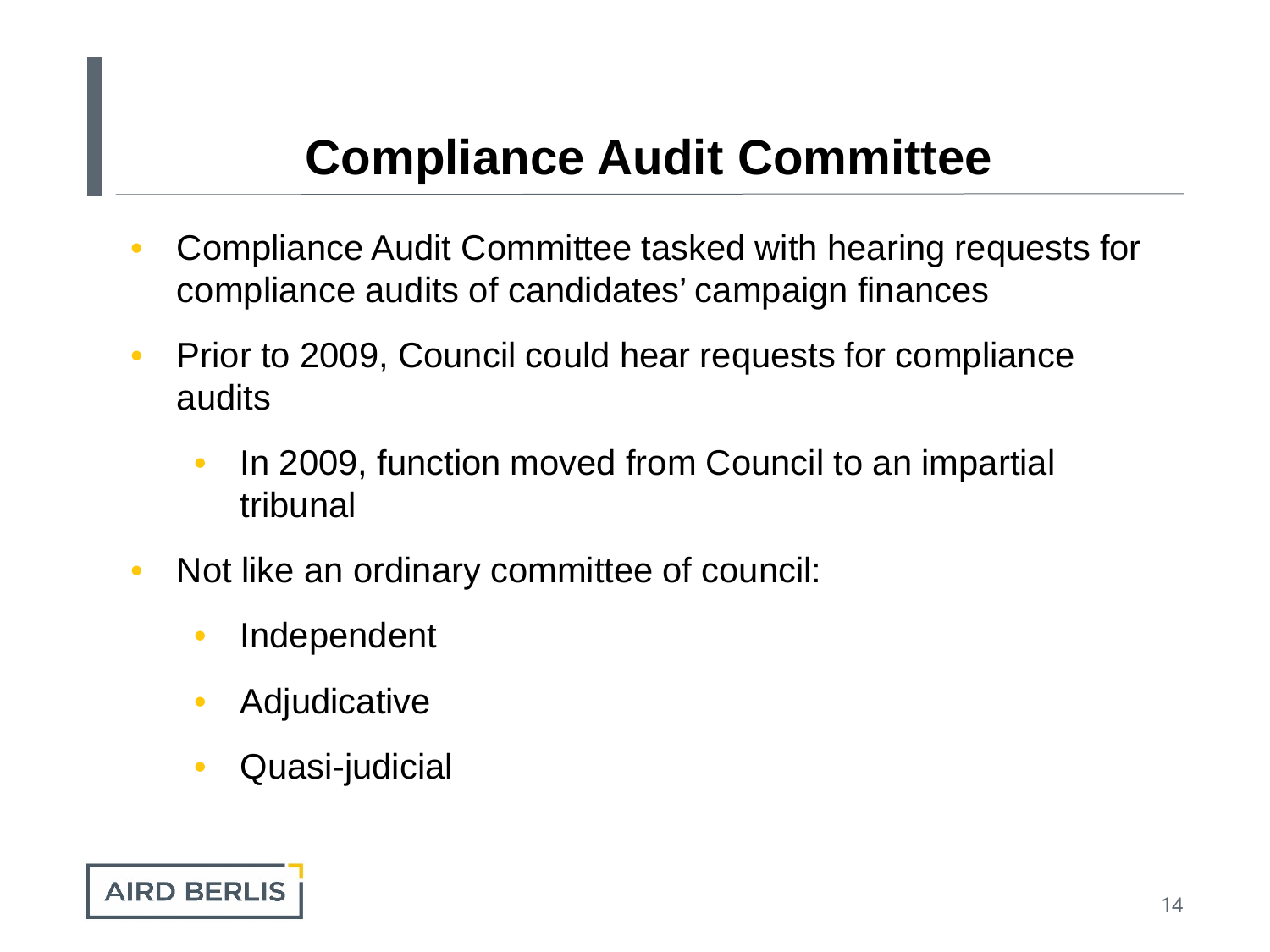- On or before October 3, 2022, council shall establish a compliance audit committee; between 3 and 7 members, appointed by council
- Members cannot be:
	- municipal employees
	- members of council
	- candidates in the 2022 Municipal Election
	- registered third parties in the municipality
- No other eligibility criteria prescribed

*MEA, s. 88.37*

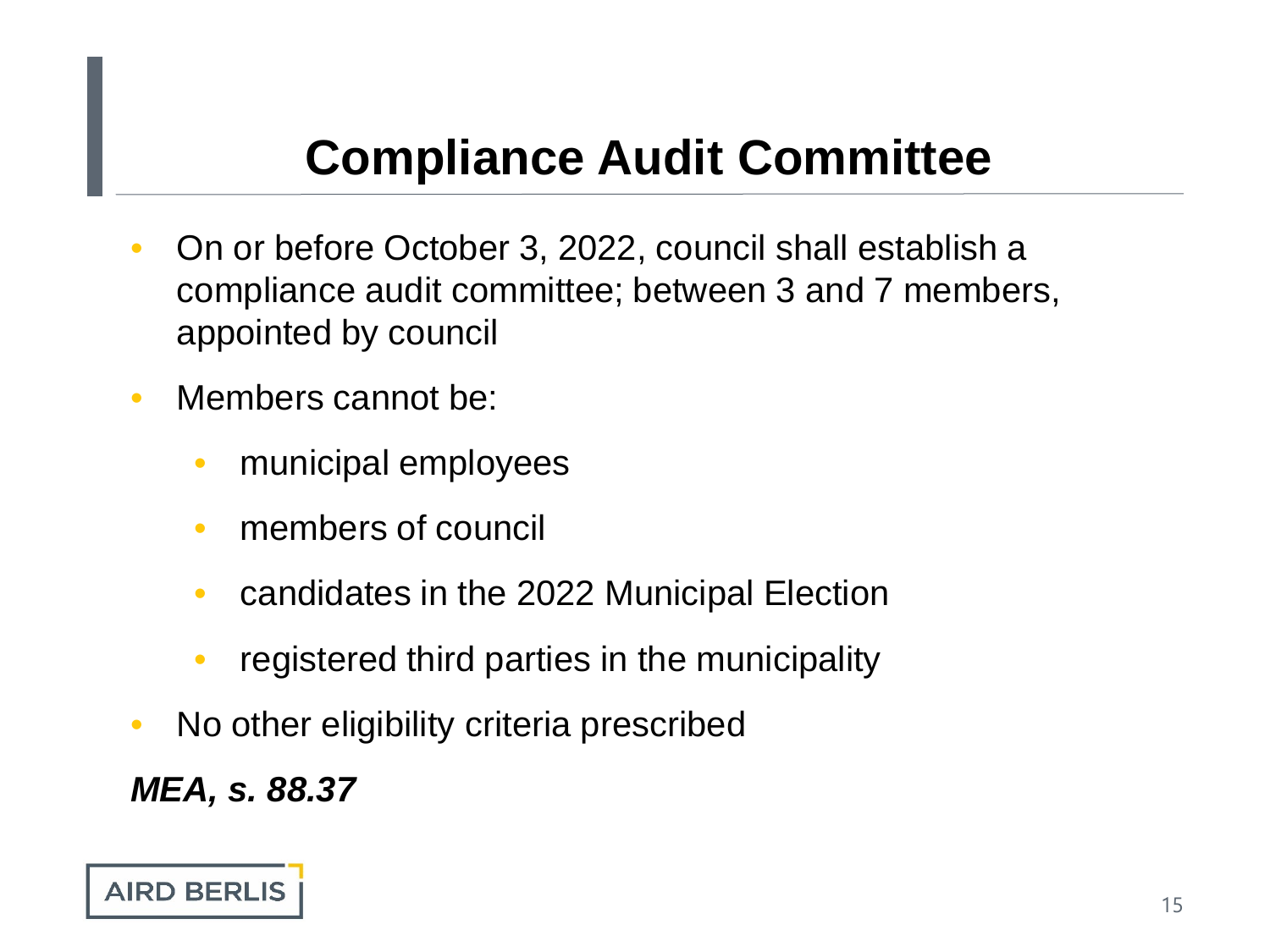- Questions to ask:
	- Should the municipality have its own eligibility criteria?
	- Recruitment process?
	- Should a "short list" of candidates be recommended to council? Should council consider all candidates?
	- Should the municipality establish a Joint Compliance Audit Committee?
	- Fixed number of members, or rotating roster?

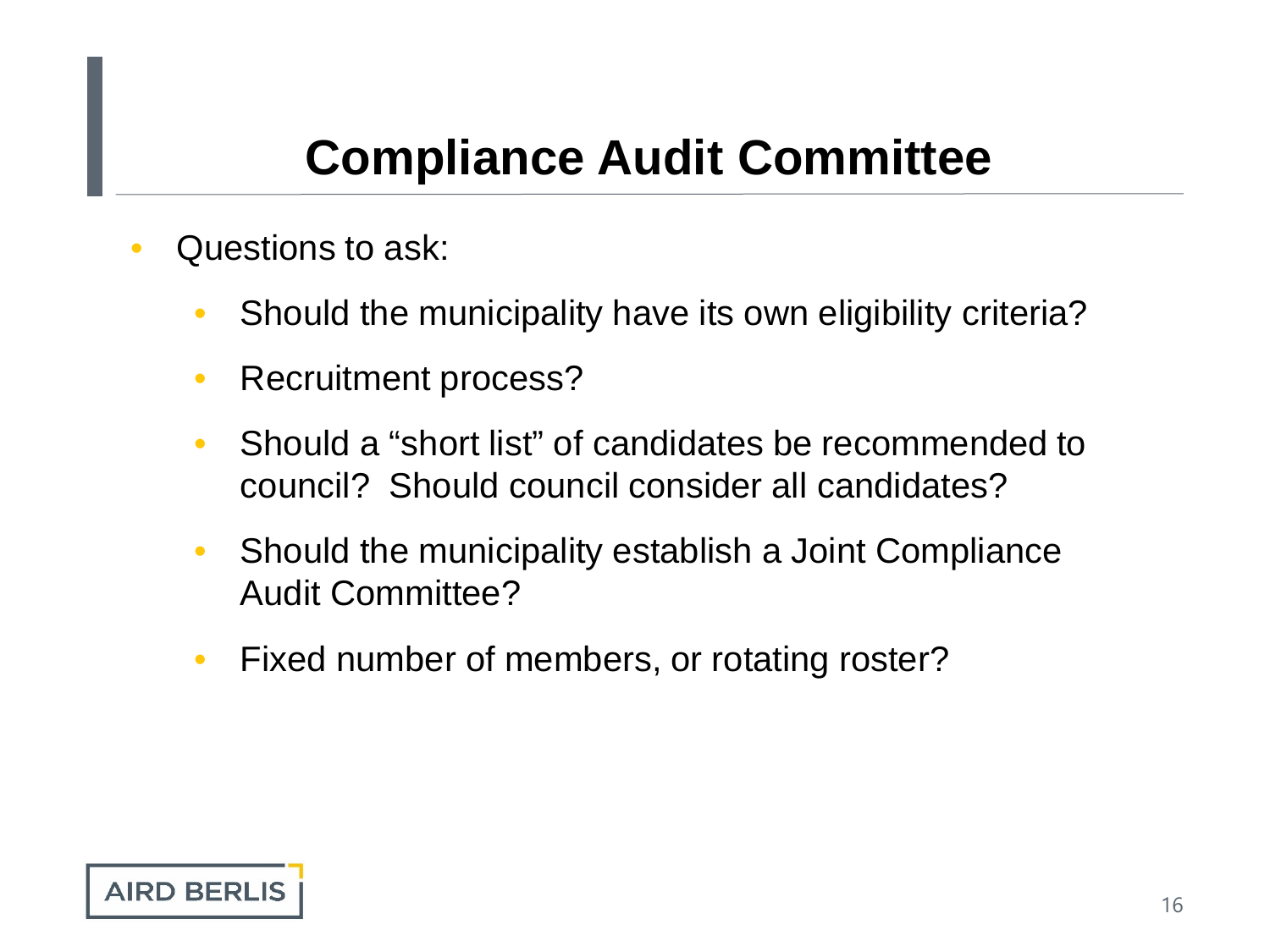The Clerk's role is twofold:

#### **Role of clerk or secretary**

**88.37**(6) The clerk of the municipality…shall establish administrative practices and procedures for the committee and shall carry out any other duties required under this Act to implement the committee's decisions.

- 1. Act as secretary/clerk before, during and after hearings
- 2. Establish "administrative practices and procedures"

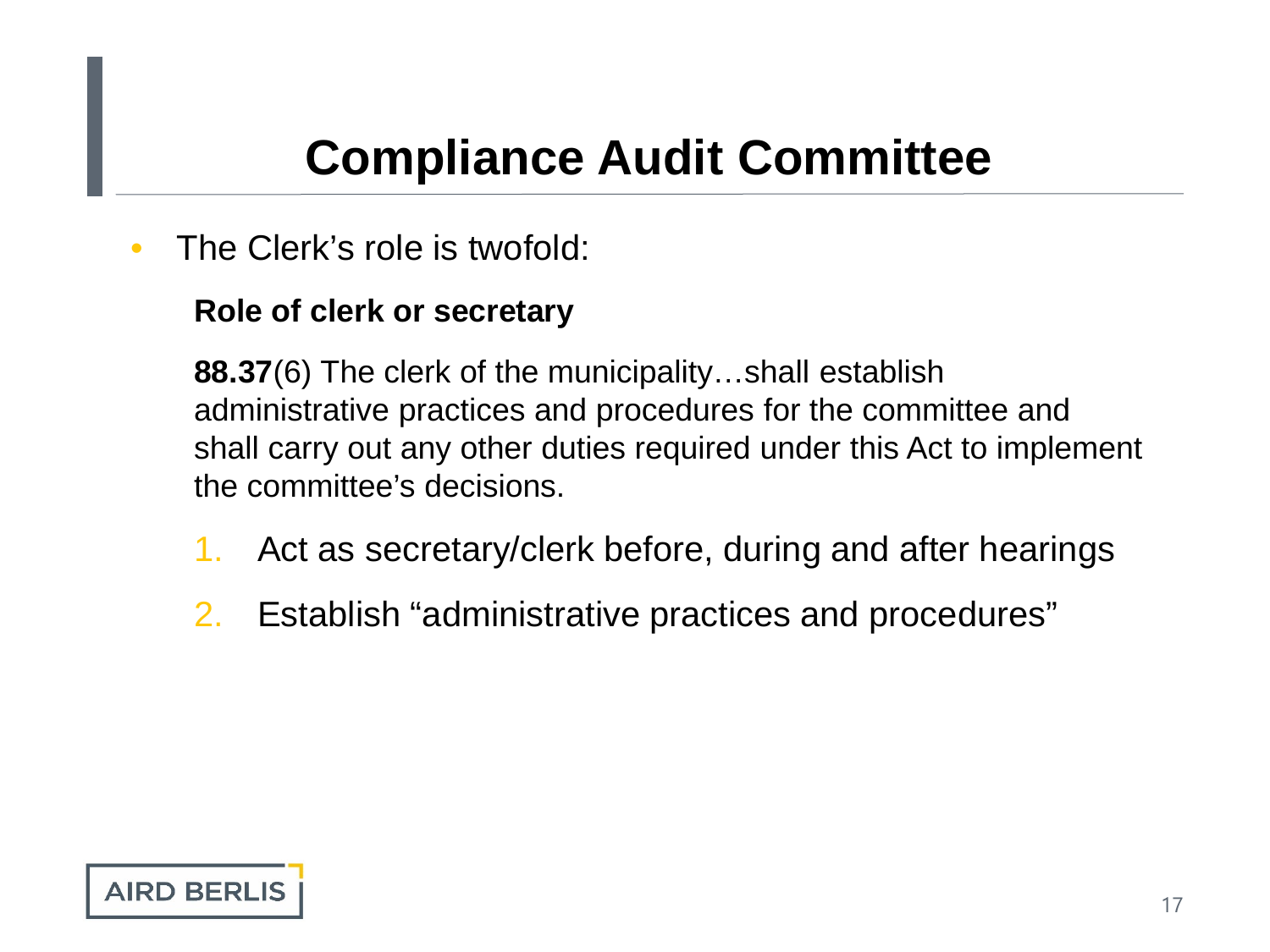- Administrative Procedures a procedural rules for the committee
	- less like a procedure by-law, closer to rules of court
	- goal of providing for a clear, predicable and fair hearing process
	- should cover such matters as:
		- calling, conduct and proceedings of meetings
		- requirements for filing of evidence and other materials
		- order business of hearing, including establishing time limits for oral submissions
- Note: as a backstop, the Compliance Audit Committee is subject to the *Statutory Powers Procedure Act*, the basic procedural rule book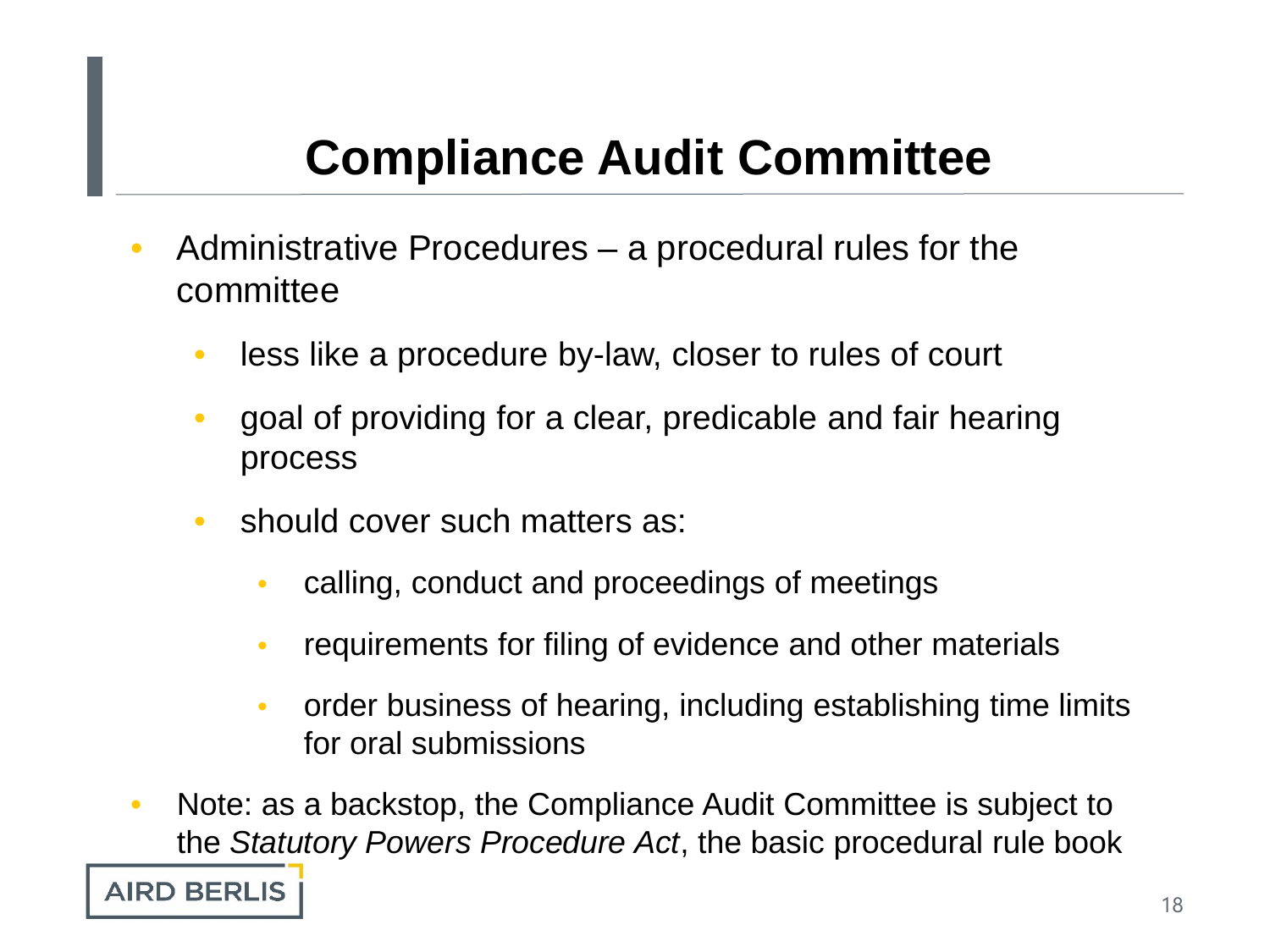- Things to think about:
	- Forming: establishing Compliance Audit Committee, Terms of Reference appointment criteria, selecting members for appointment
	- Norming: training for members, understanding roles
	- Performing: preparation for hearings, administrative procedures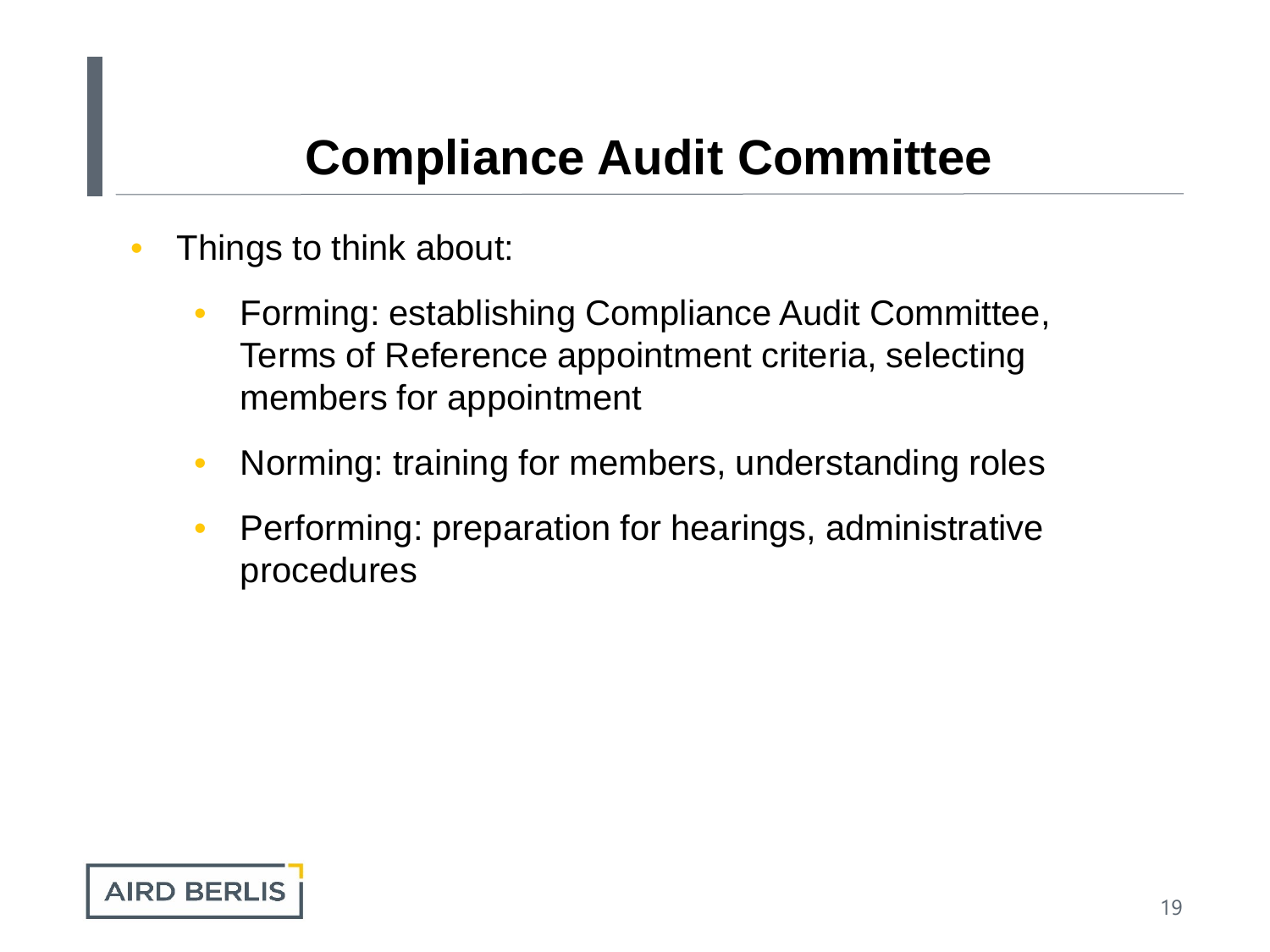# *Nominations and Eligibility 101: a crash course on accepting and processing nominations*

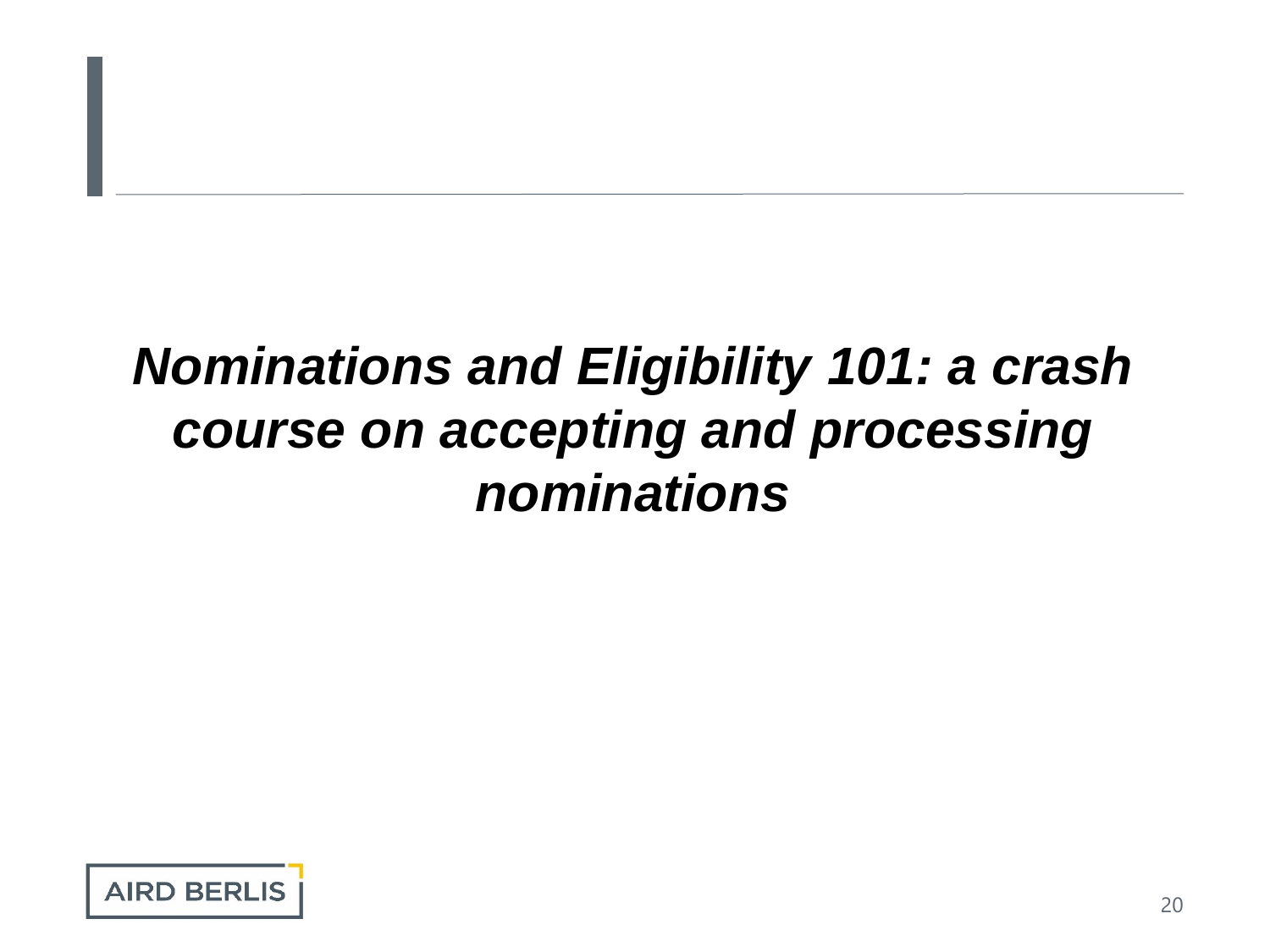- A tale of two dates:
	- May 2, 2022 opening of "nomination period"
	- August 19, 2022 Nomination Day
- Nomination Papers must be examined before 4:00 PM on the Monday following Nomination Day (August 22, 2022)
- MEA, s. 33 governs process for submitting nominations
- *MEA*, s. 33(2), nominations must be:
	- In the prescribed form
	- Endorsed by 25 persons (i.e. electors)
	- Accompanied by declaration of qualification
	- Accompanied by prescribed nomination filing fee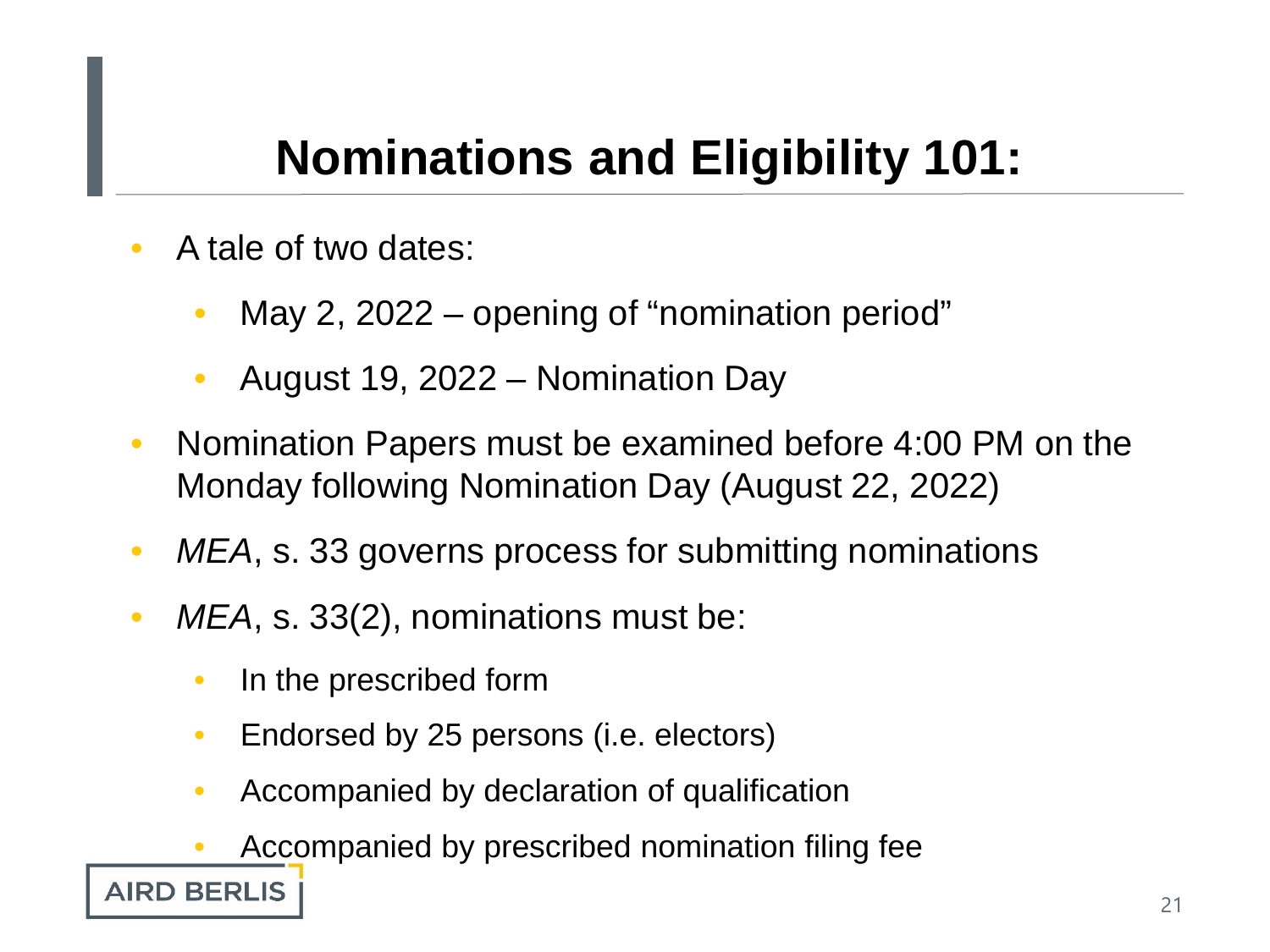- *MEA*, s. 35 requires the Clerk to examine nomination forms to satisfy themselves of two questions:
	- Does the individual qualify to be nominated?
	- Does the nomination comply with the *MEA*?
- If "yes" to both, the Clerk shall certify the nomination paper
- If "no" to either, the Clerk shall reject the nomination paper
- the Clerk's decision is "final"
	- no direct appeal, but judicial review possible
	- Clerk's decision reviewed on the standard of "reasonableness"

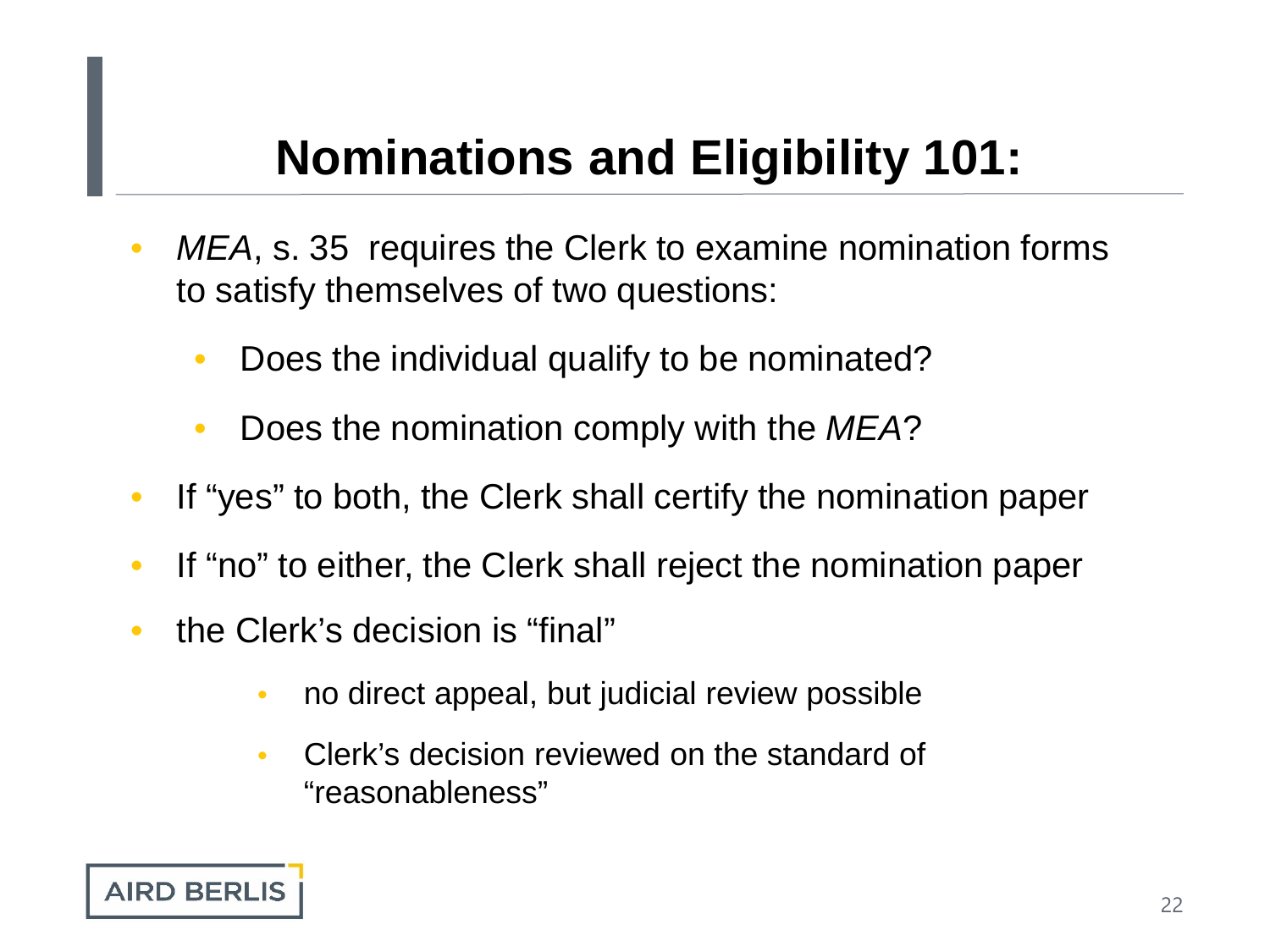- Potential issue: technical irregularities, errors
- It is the responsibility of the person nominated to file a complete and accurate nomination paper: *Winters v. Newcastle (Town)* (1992) (Ont. C.A.)
- Case law suggests that in review of nominations under s. 35 of the *MEA*, technical irregularities, if previously accepted by the Clerk, cannot result in rejection of nomination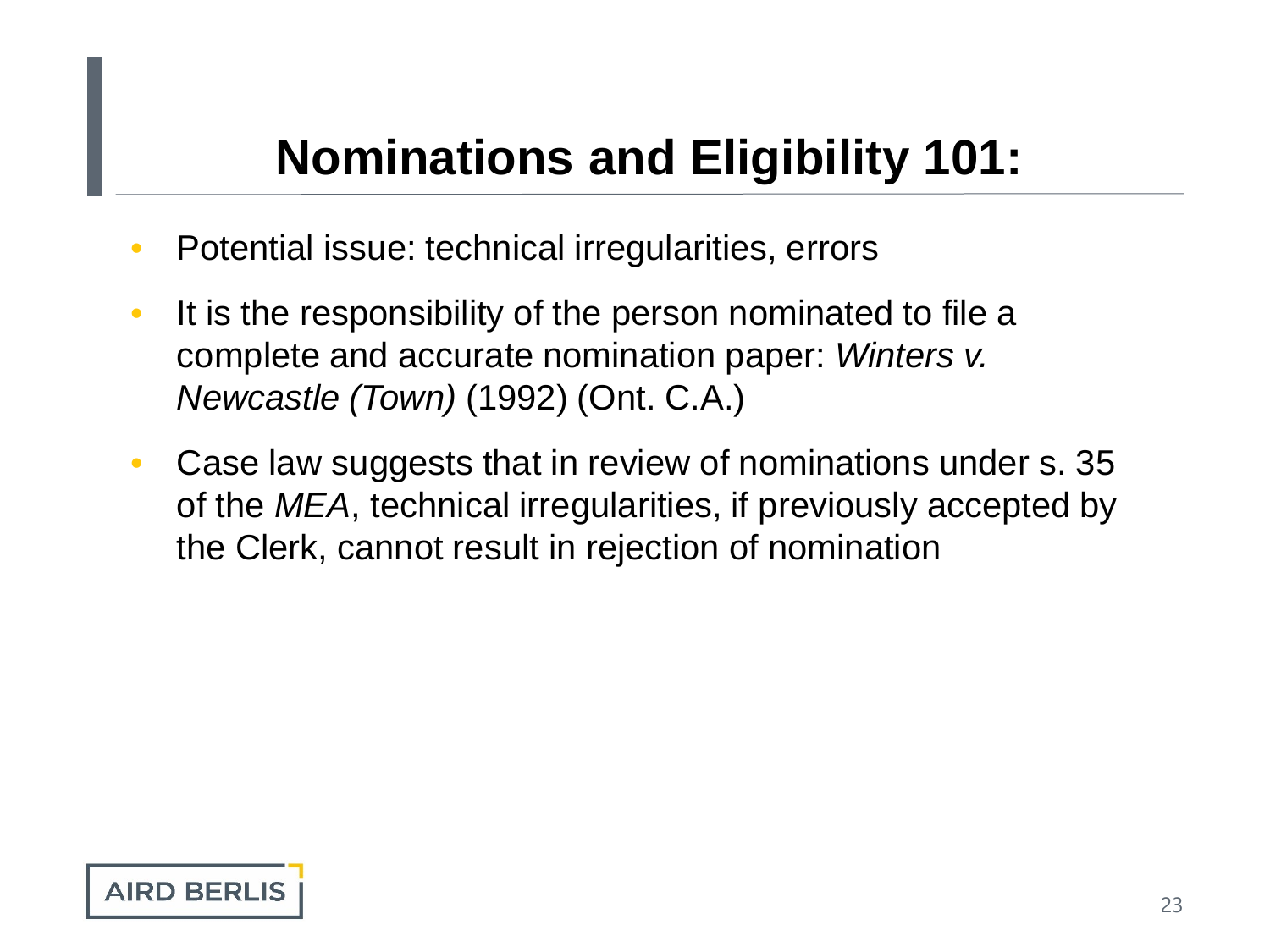#### *Walters v. Friesen* **(2000) (Ont. S.C.J.)**

- two candidates filed nominations with technical issues, did not pay nomination fee with prescribed method, one allegedly submitted after 5:00 PM
- Despite this, Clerk accepted nominations, swore consent and declaration forms, issued receipts for payments
- On review of nominations, Clerk rejected both nominations
	- One candidate alleged file late, payment did not comply with regulations
	- Other candidate, payment did not comply with regulations
- Candidate applied to Divisional Court for a mandatory order requiring City Clerk to accept nominations

**AIRD BERLIS**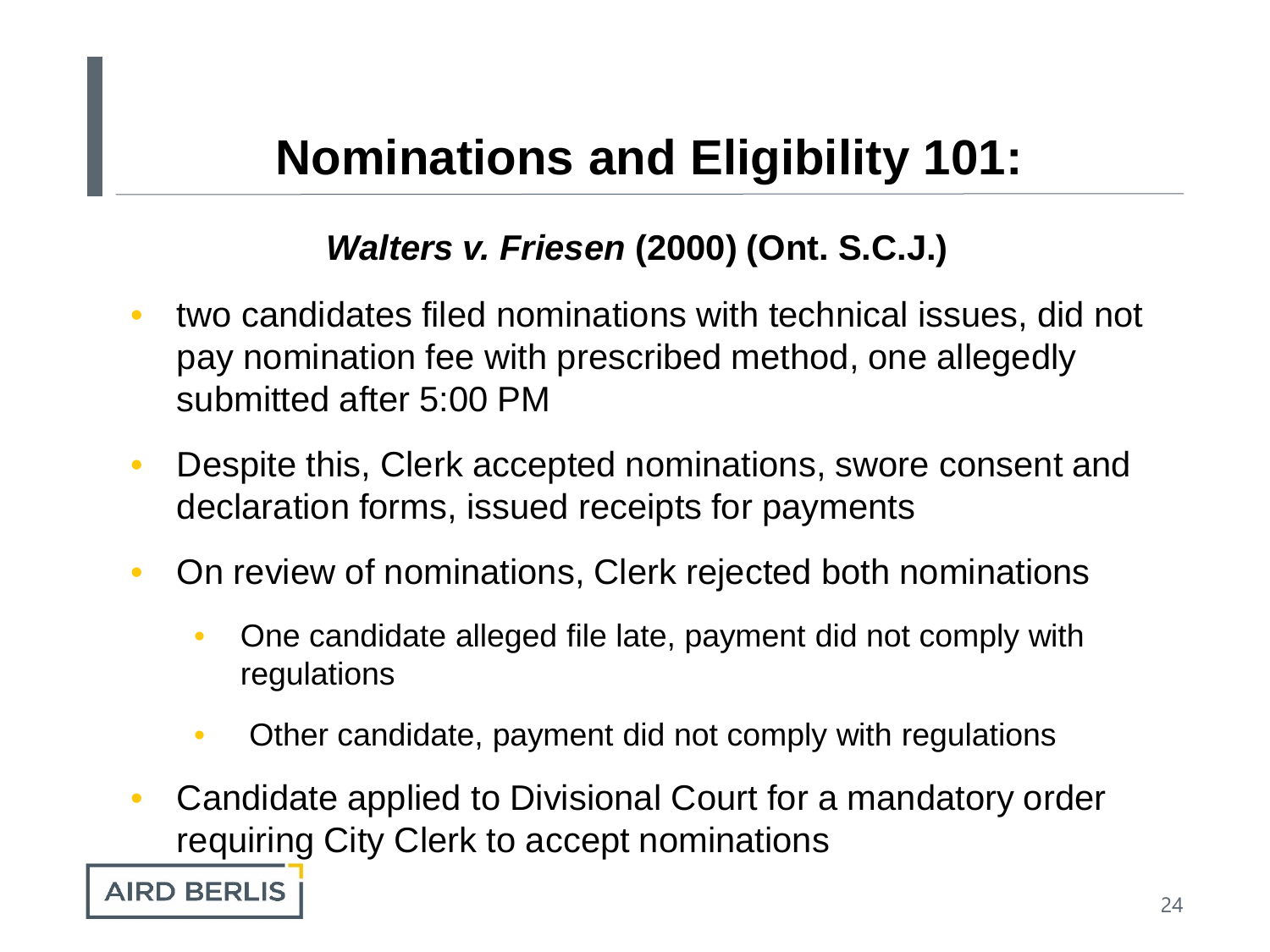#### *Walters v. Friesen* **(2000) (Ont. S.C.J.)**

- Superior Court granted the application
- Clerk's acceptance of nominations, even with irregularities, constituted satisfaction with filing requirements
- On review of nominations under s. 35 of the *MEA*, Clerk could only concern herself with two things:
	- whether the person was qualified to be nominated
	- whether the nomination paper, not its accompaniments, complied with the *MEA*
- Procedural errors or deficiencies should be corrected at the filing stage, not the review stage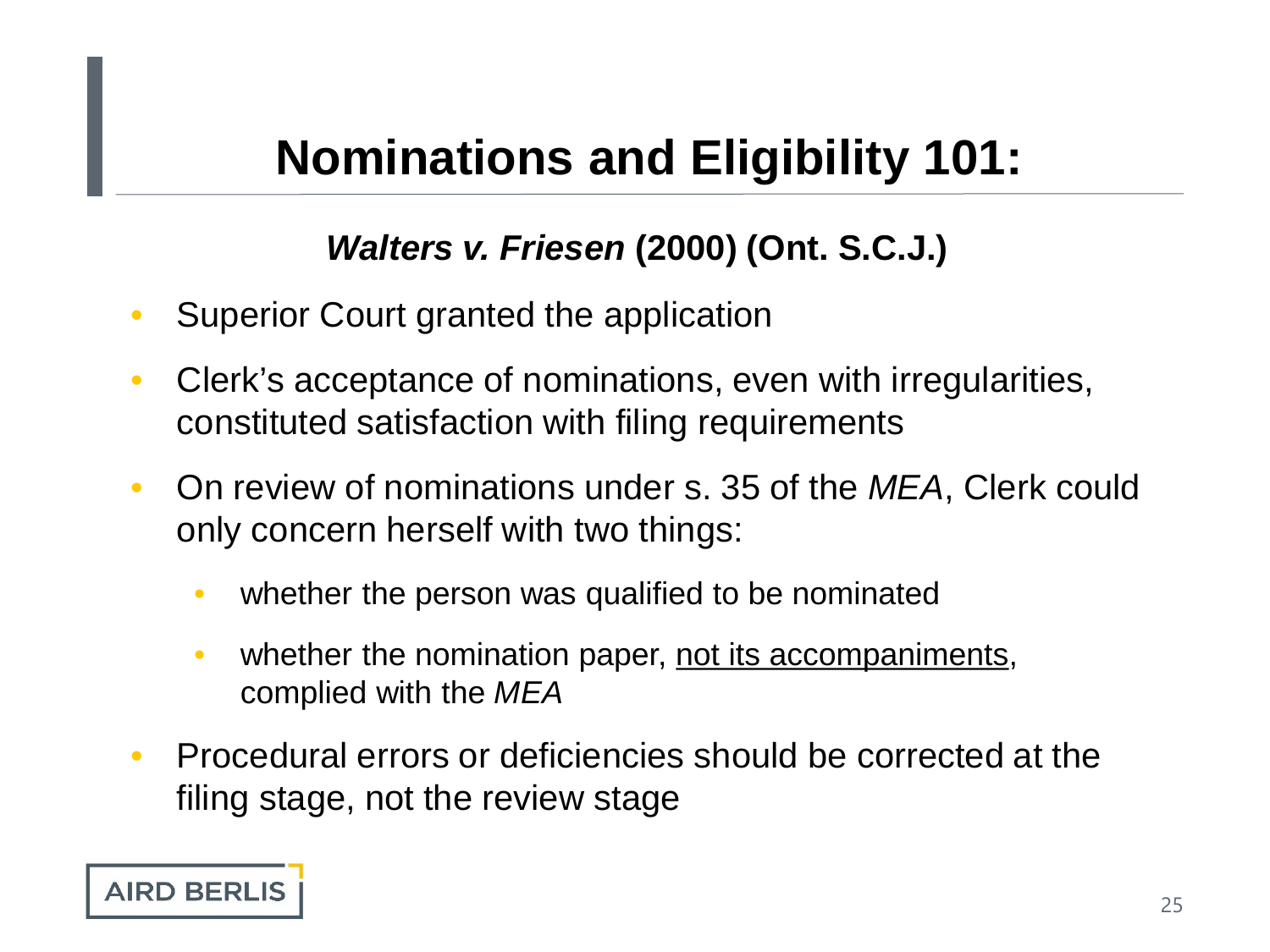#### *Walters v. Friesen* **(2000) (Ont. S.C.J.)**

- Takeaways:
- Two separate issues in nomination paperwork:
	- what can be corrected by nominee: errors, omissions, mistakes
	- what cannot be corrected by nominee: residency, age, is a corporation etc.
- Nominations should be screened to ensure all procedural irregularities, deficiencies are corrected at the time of filing
- Late is late; if a nomination is file late, refuse to accept, or accept with notation it was filed late

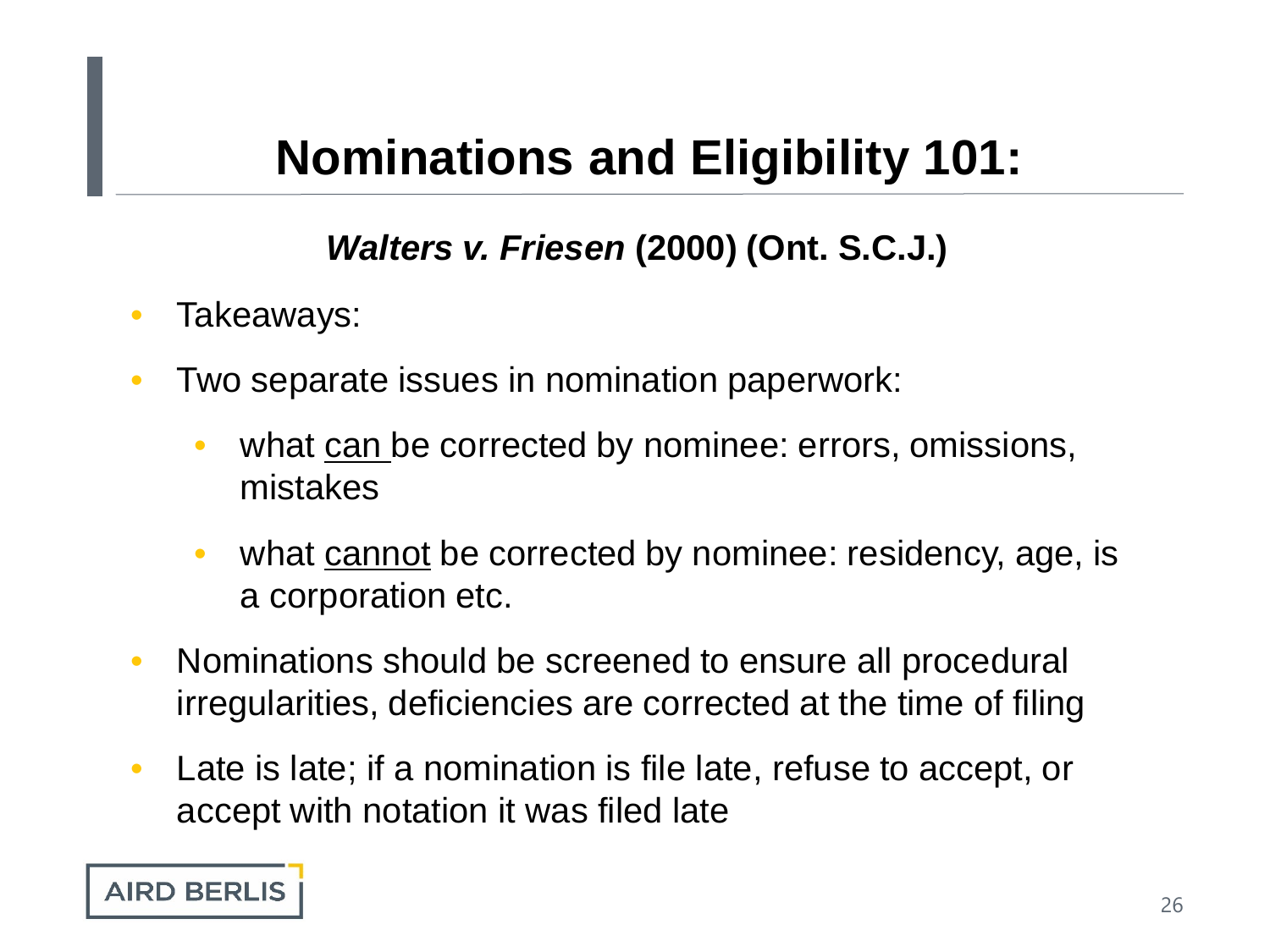# **Eligibility Rules**

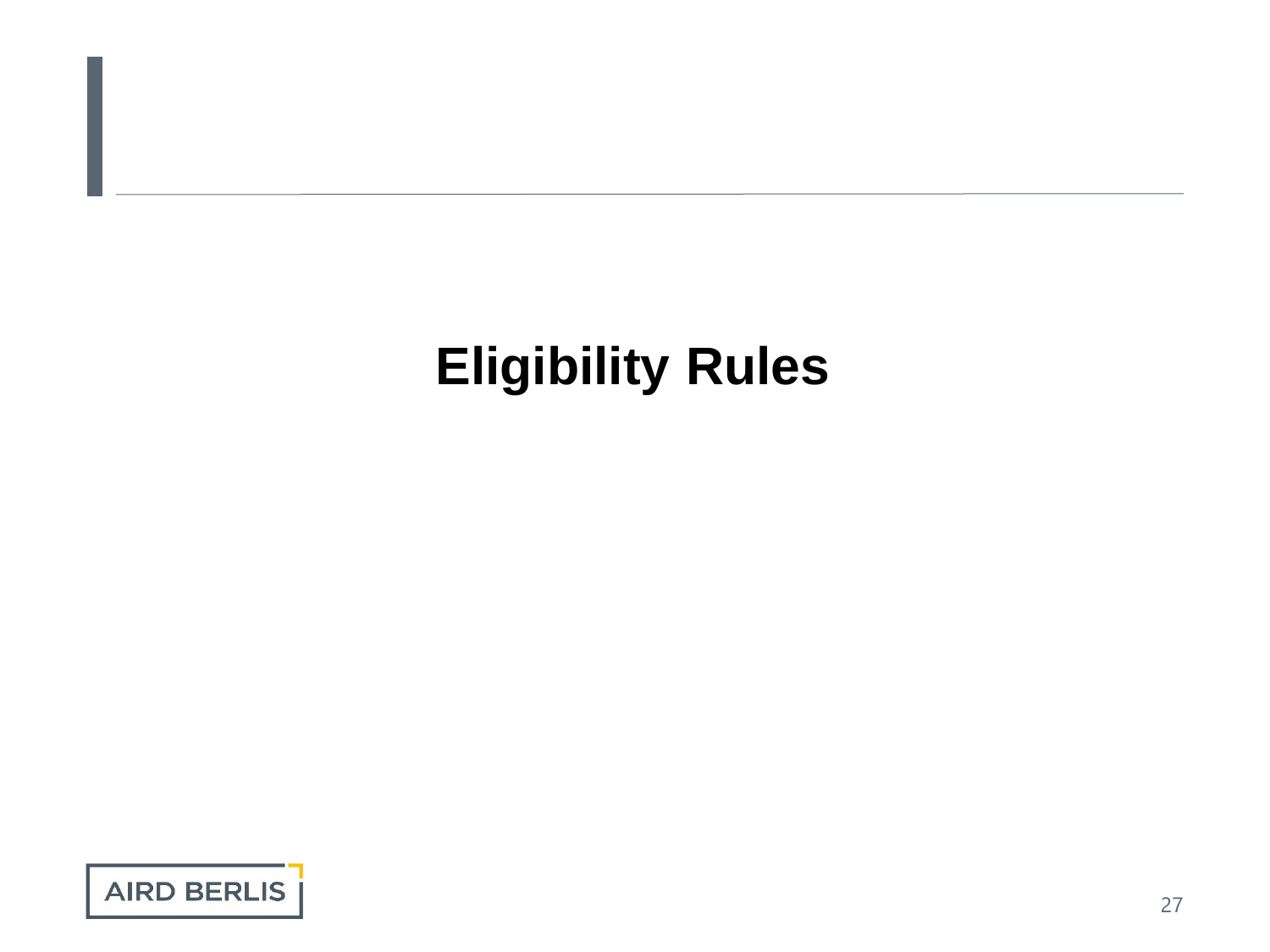• Eligibility rules are set out in the *Municipal Act, 2001*, with reference to the *Municipal Elections Act, 1996:*

#### **Eligibility, local municipality**

**256** Every person is qualified to be elected or to hold office as a member of a council of a local municipality,

(a) who is entitled to be an **elector** in the local municipality under section 17 of the *Municipal Elections Act, 1996*; and

(b) who is **not disqualified by this or any other Act** from holding the office. 2001, c. 25, s. 256.

• Similar rules for upper-tier municipality

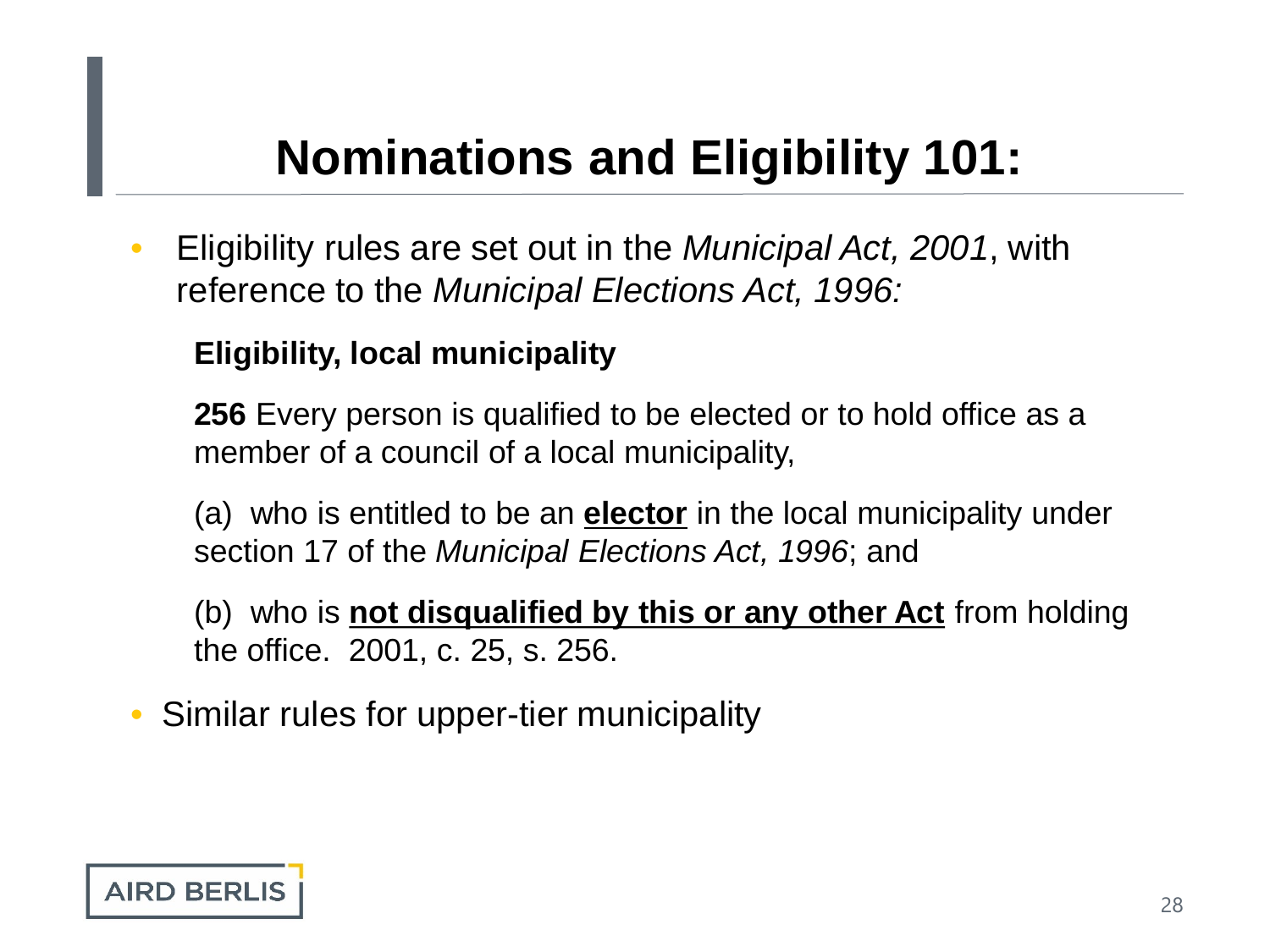- An "elector" is defined in section 17 of the *Municipal Elections Act, 2006*
- A person is an elector if, on voting day, the person:
	- a) resides in the local municipality or is the owner or tenant of land there, or the spouse of such owner or tenant;
	- b) is a Canadian citizen;
	- c) is at least 18 years old; and
	- is not prohibited from voting under subsection (3) or otherwise by law

*MEA, s. 17(2)*

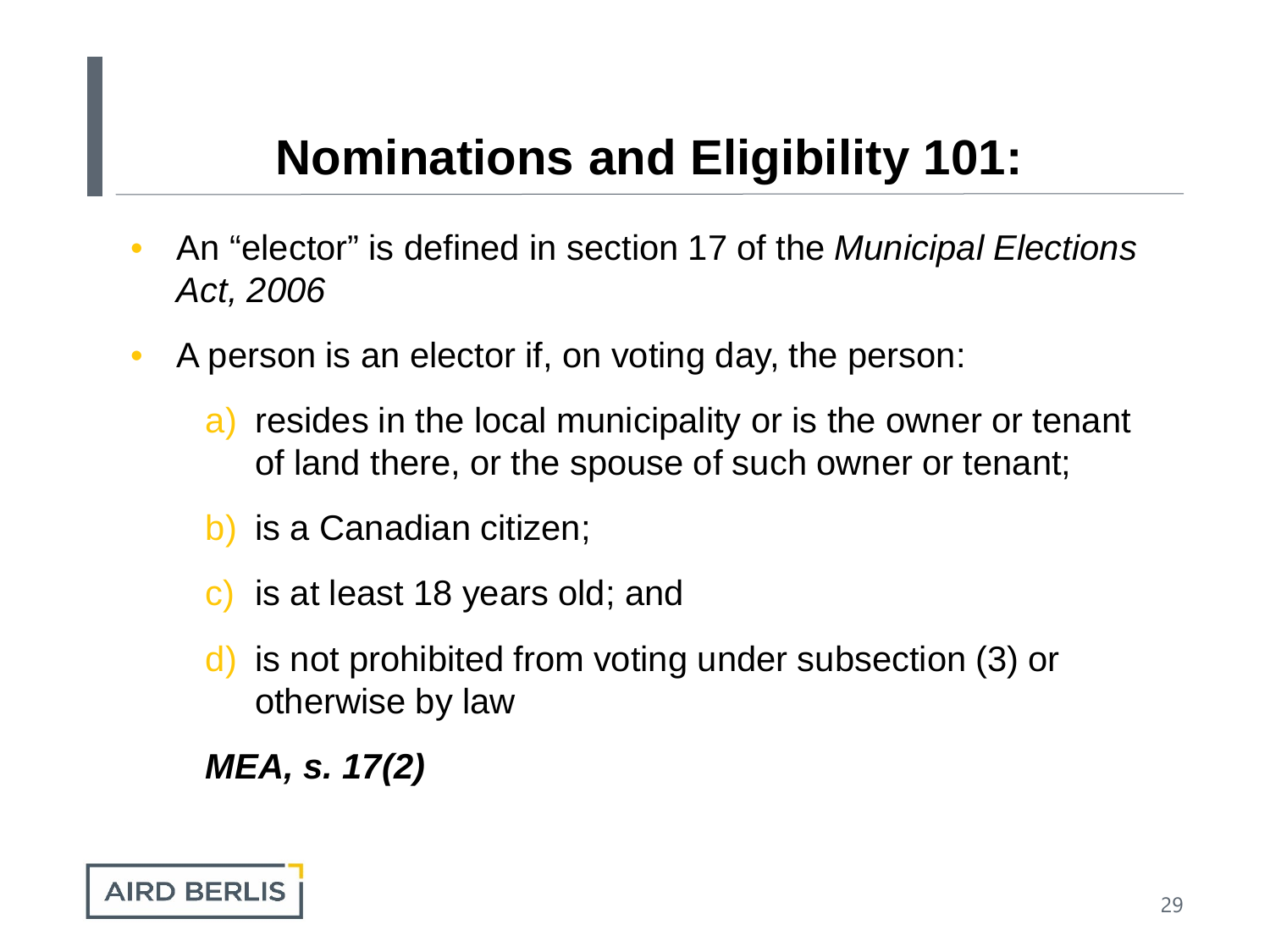# **Residency, Ownership, Tenancy – who qualifies?**

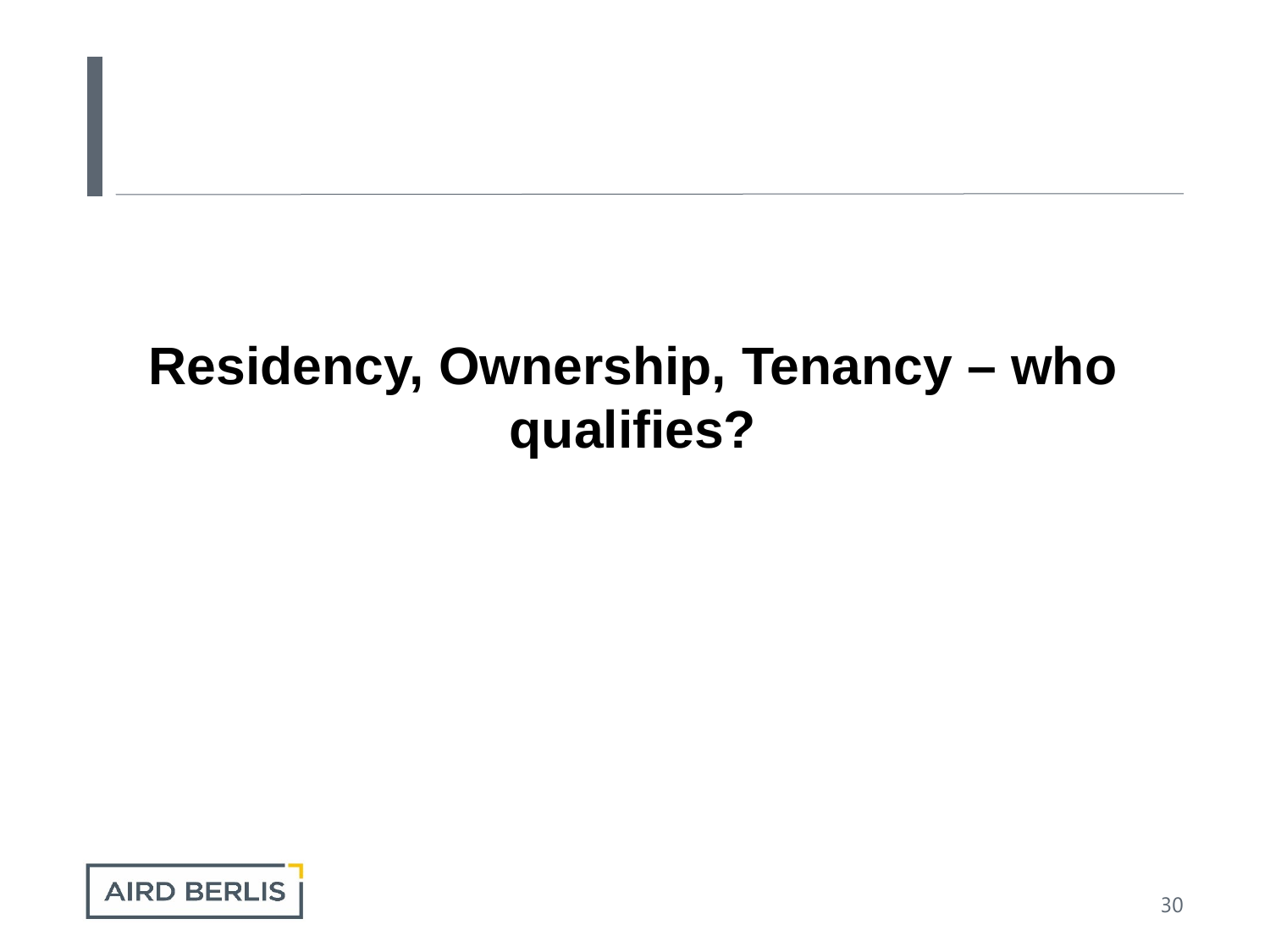- A candidate must either:
	- reside in the municipality
	- own or rent land in the municipality
	- be the spouse of an owner or tenant of land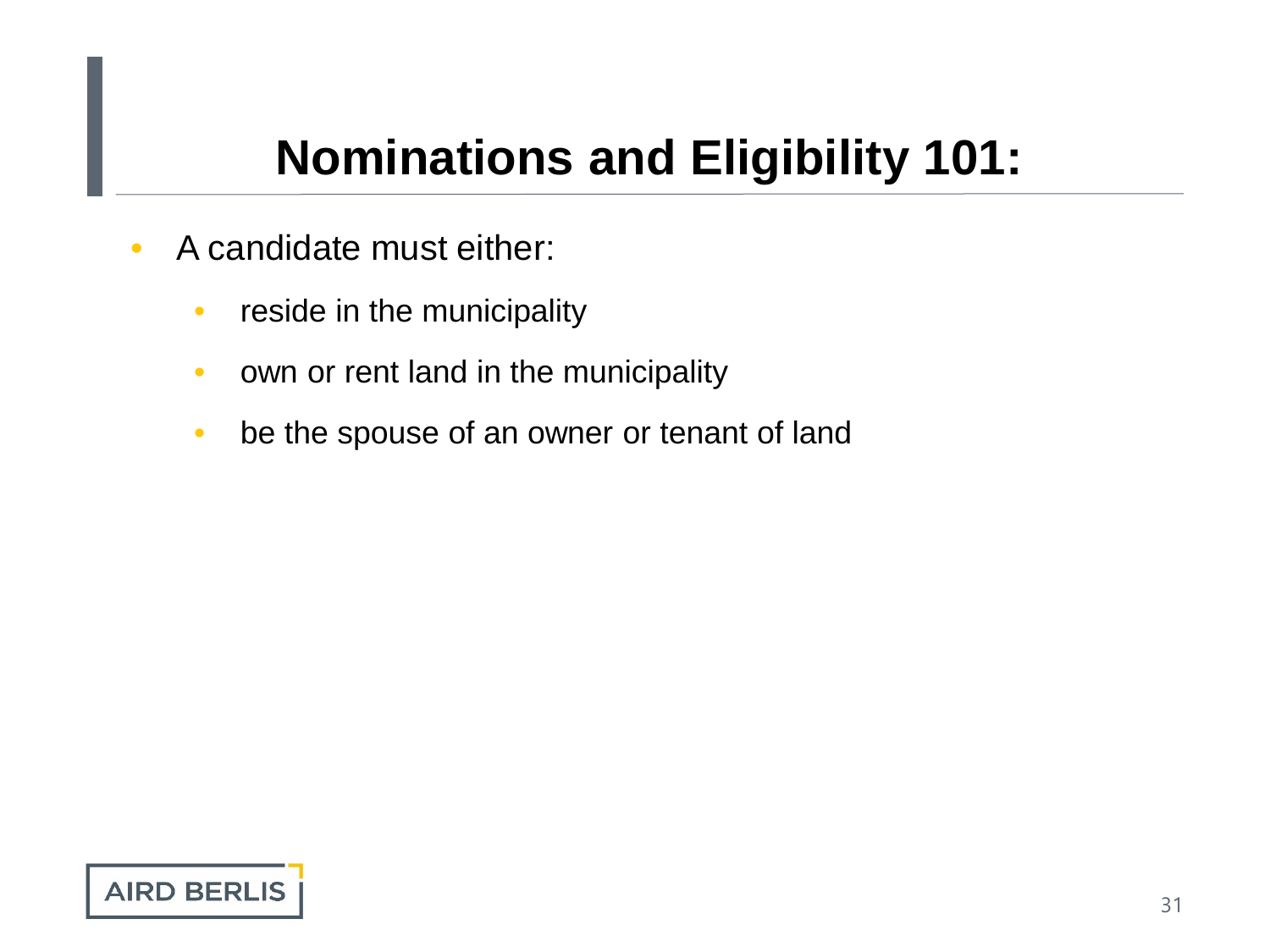#### *"…reside in the municipality"*

- General rule: a person's residence is the permanent lodging place to which, whenever absent, they intent to return: *MEA*, s. 2
	- a person may only have 1 residence at a time
	- place where a person's family resides is also their residence, unless they move elsewhere with intention of changing permanent lodging place
	- if no permanent lodging, place where they occupy a room or to which they habitually return
- Exception: students may have residences in two municipalities

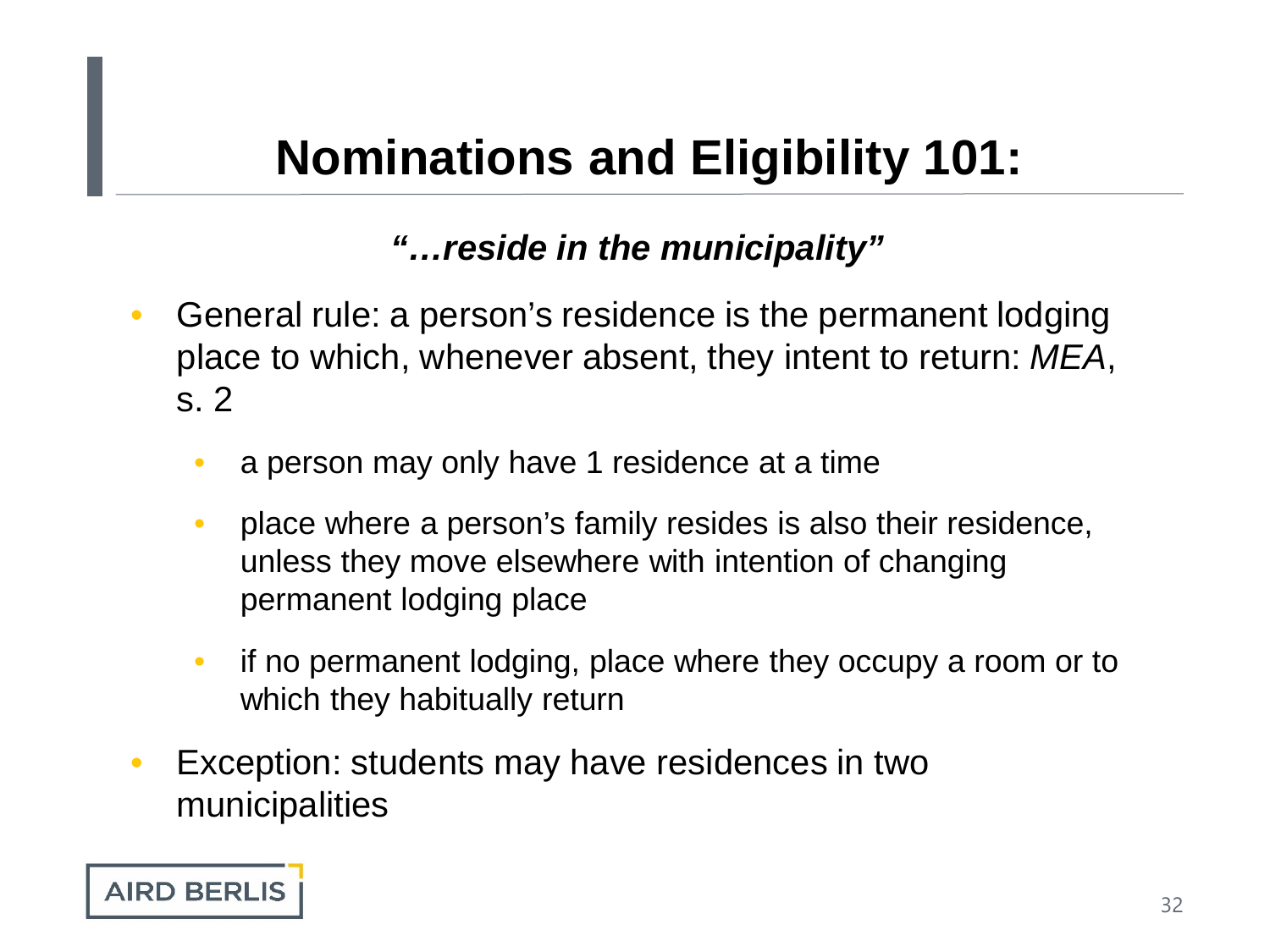#### *"…resides in the municipality"*

- If no permanent lodging place, the following rules apply:
	- 1. Place to which person returned most frequently to sleep or eat in the 5 weeks before the determination is their residence
	- 2. If person returns to two places with equal frequency to sleep at one and eat at another, place where they sleep is their residence
	- 3. Multiple returns to the same place during a single day to eat or sleep is considered one return
	- 4. A person's own declaration regarding the places where they eat or sleep is conclusive, absent contrary evidence

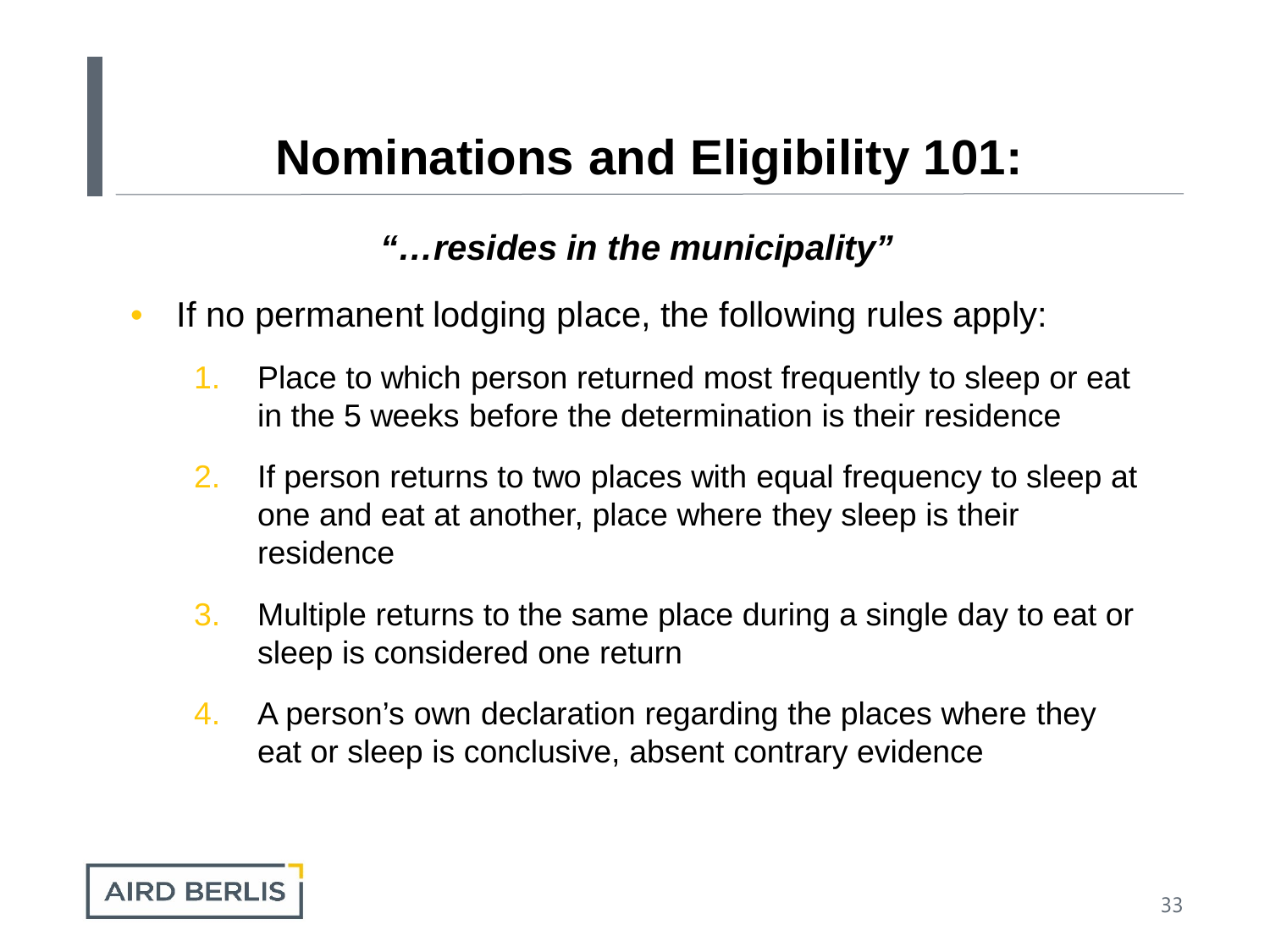#### *"owner or tenant of land"*

- Defined term under the *MEA*:
	- "a person who is the owner or tenant shown on the assessment roll of land assessed under the *Assessment Act* and a nonresidential tenant of land assessed under the *Assessment Act*, whether or not the tenant is shown on the assessment roll,"
	- does not include a time share contract
	- Must be for a period of 6 weeks during election year, or on voting day
- "Tenant" also defined: includes an occupant, and a person in possession other than the owner

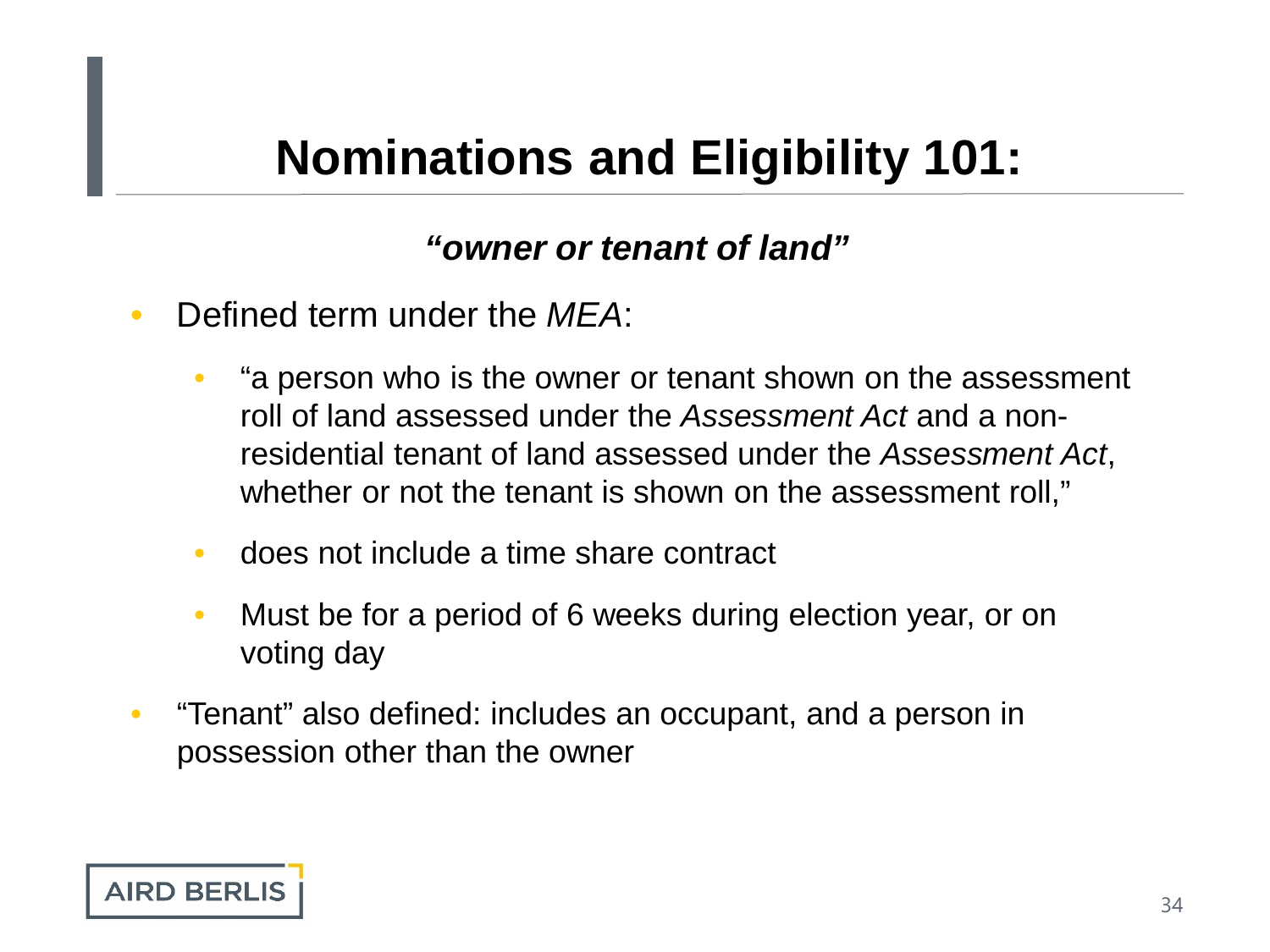#### *Residency, Ownership, Tenancy*

- Case law suggests some room for interpretation
- Purpose of residency requirements:

"It seems to me that a clear purpose of the *Municipal Elections Act* is to ensure that a person who seeks to be elected as mayor of a municipality has a real and substantial connection to the municipality including a property interest.": *Hill v. Di Lullo* (2014) (Ont. S.C.J.)

• *Hill v. Di Lullo* (2014) (Ont. S.C.J.): mayoral candidate rented office space in the municipality through a corporate entity; Court found they were eligible

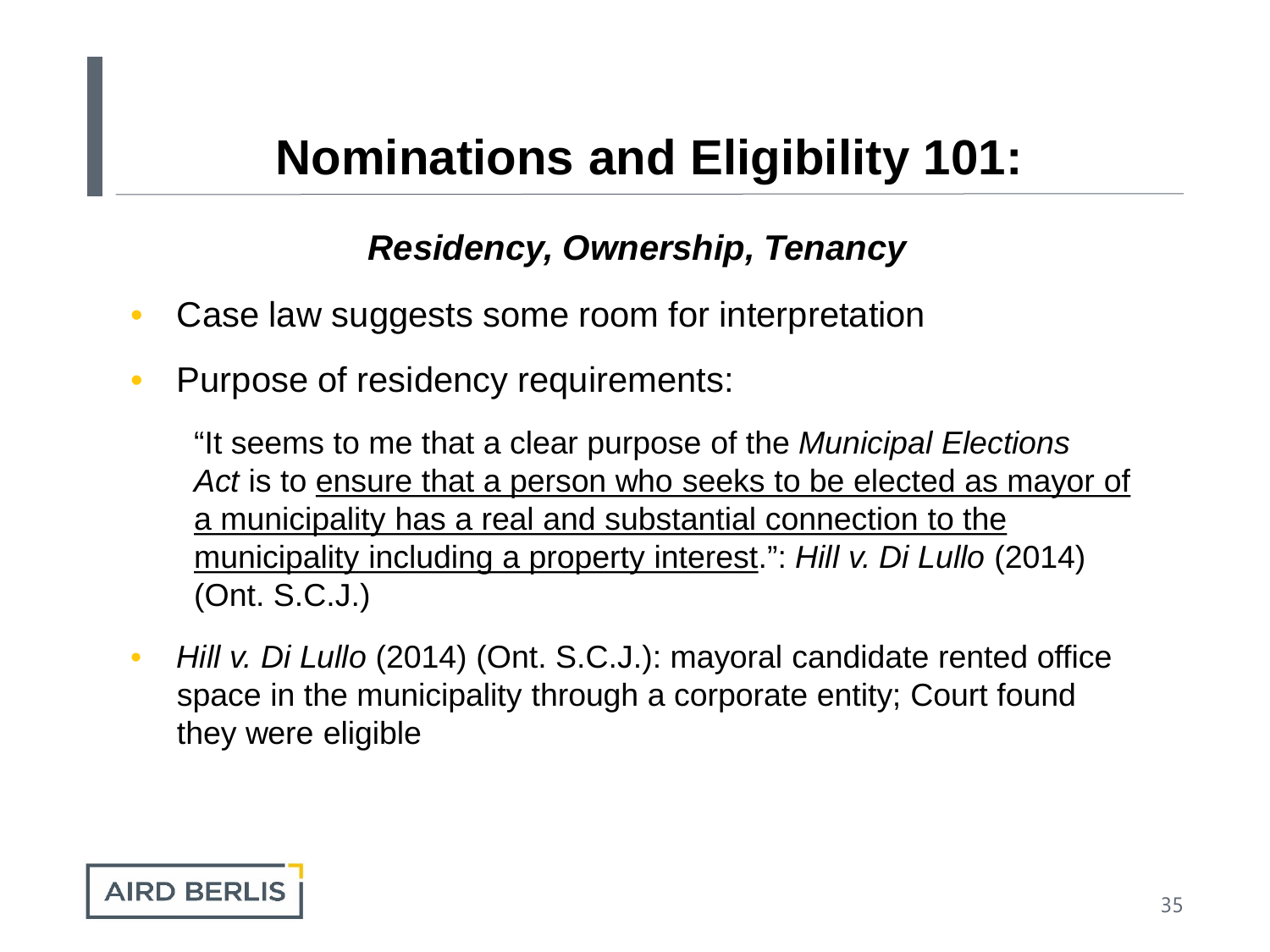# **Prisoners, Politicians, Judges – what do they have in common?**

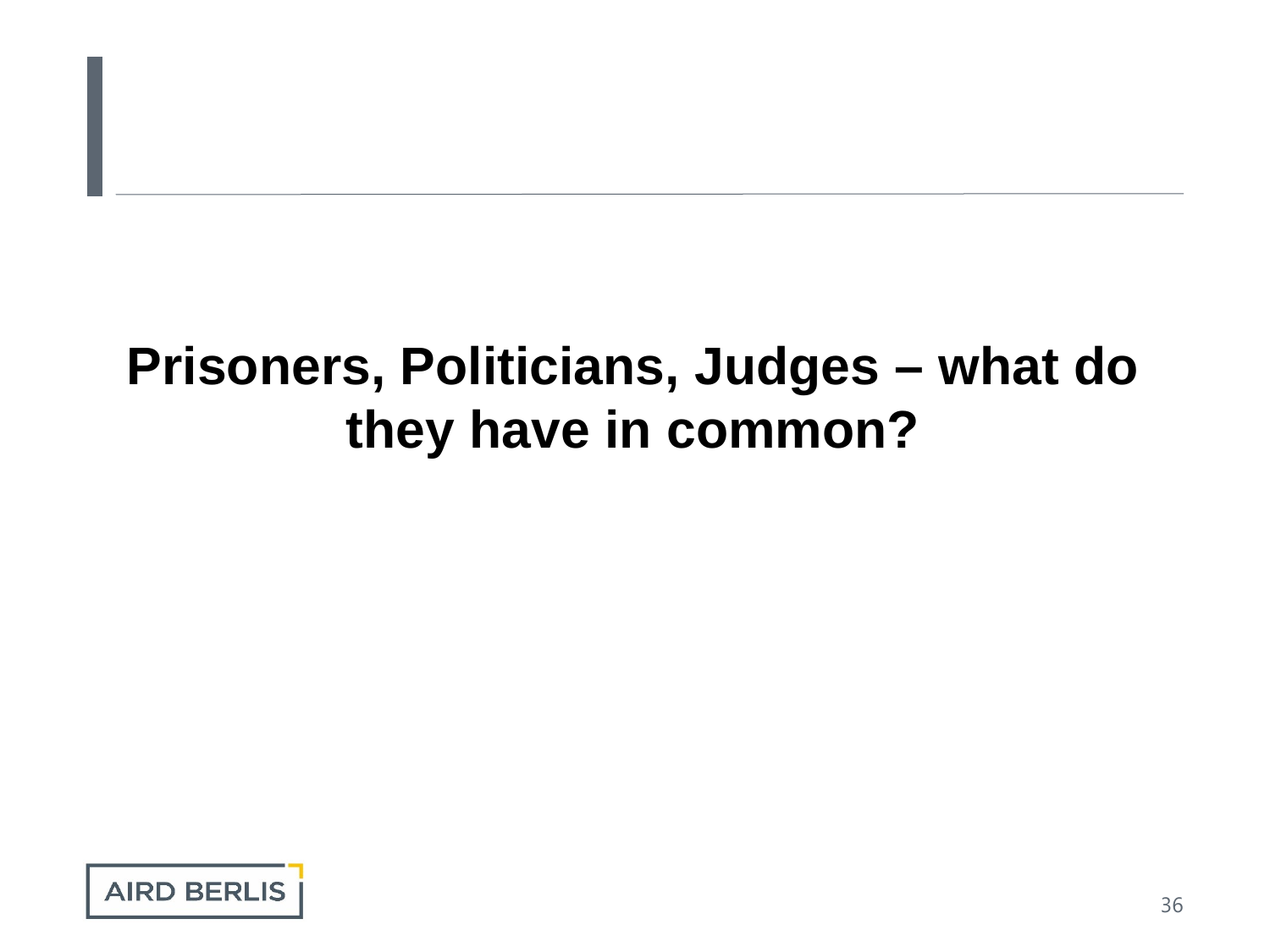# **Cannot for municipal office…**

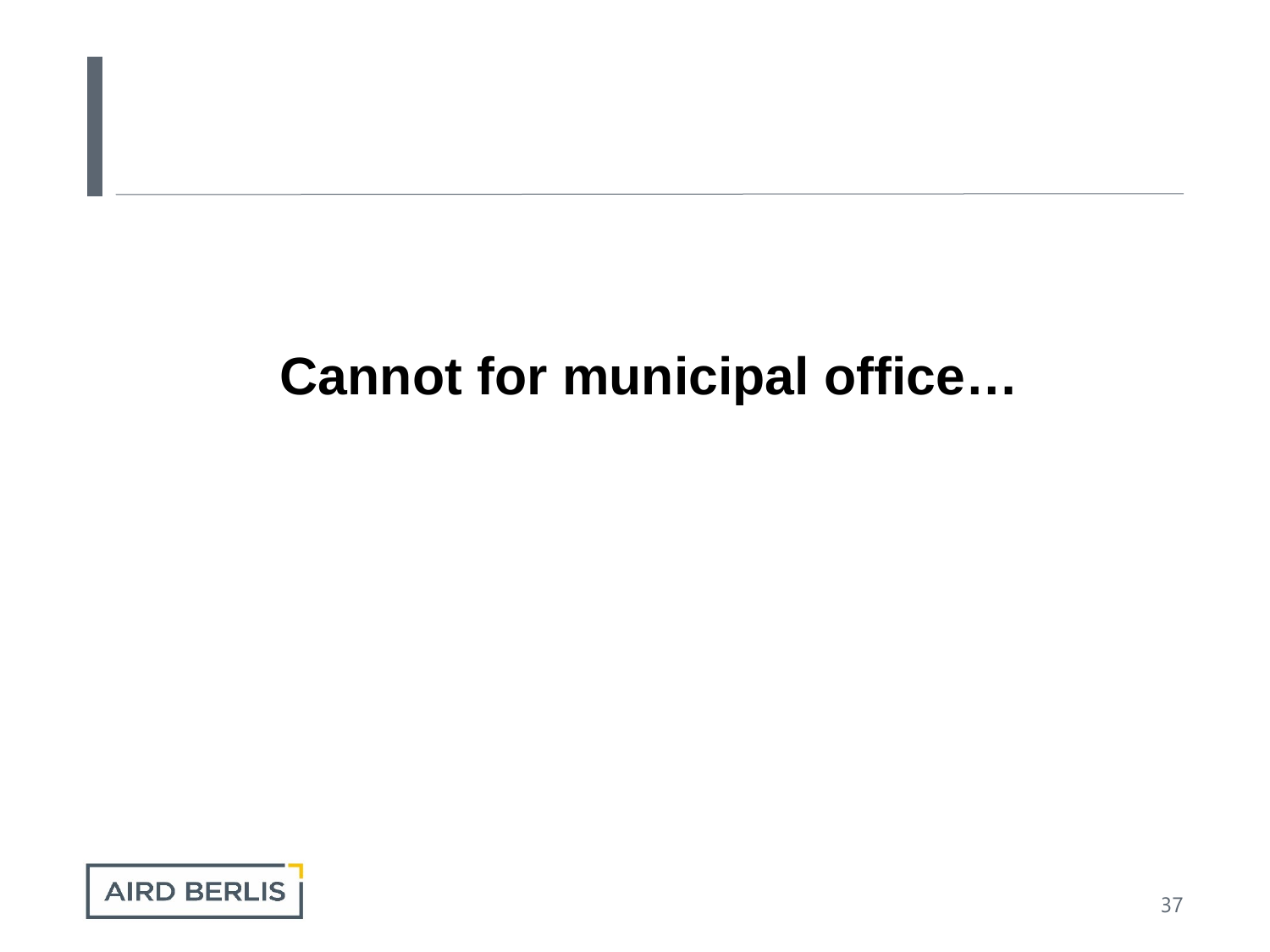- The following persons are prohibit from voting, and, therefore, running for office:
	- 1. A person serving a sentence of imprisonment in a penal or correctional institution.
	- 2. A corporation.
	- 3. A person acting as an executor or trustee, or in any other representative capacity.
	- 4. A person who was convicted of a "corrupt practice" (s. 90(3), *MEA*) if voting day is within 5 years of the voting day in respect of the conviction

*MEA, s. 17(3)*

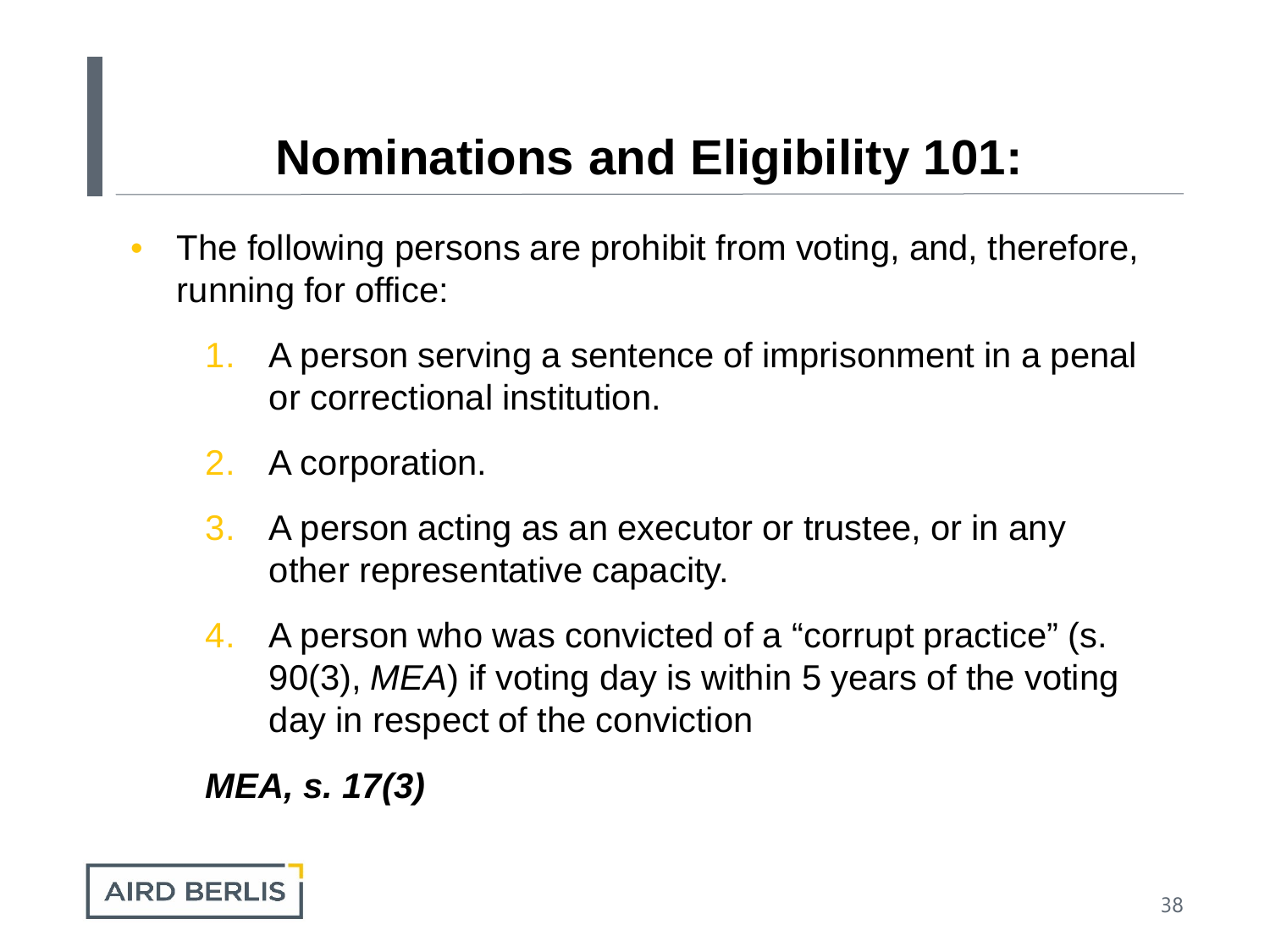- Other individuals not entitled to hold office under the *Municipal Act, 2001*:
	- 1. An employee of the municipality, or an appointed clerk, treasurer, Integrity Commissioner, Auditor General, Ombudsman, or Closed Meeting Investigator, or who holds any administrative position.
	- 2. A judge of any court.
	- 3. An MP, MPP, or Senator.
	- 4. A "public servant" of the Provincial government.

*Municipal Act, 2001, s. 258(1)*

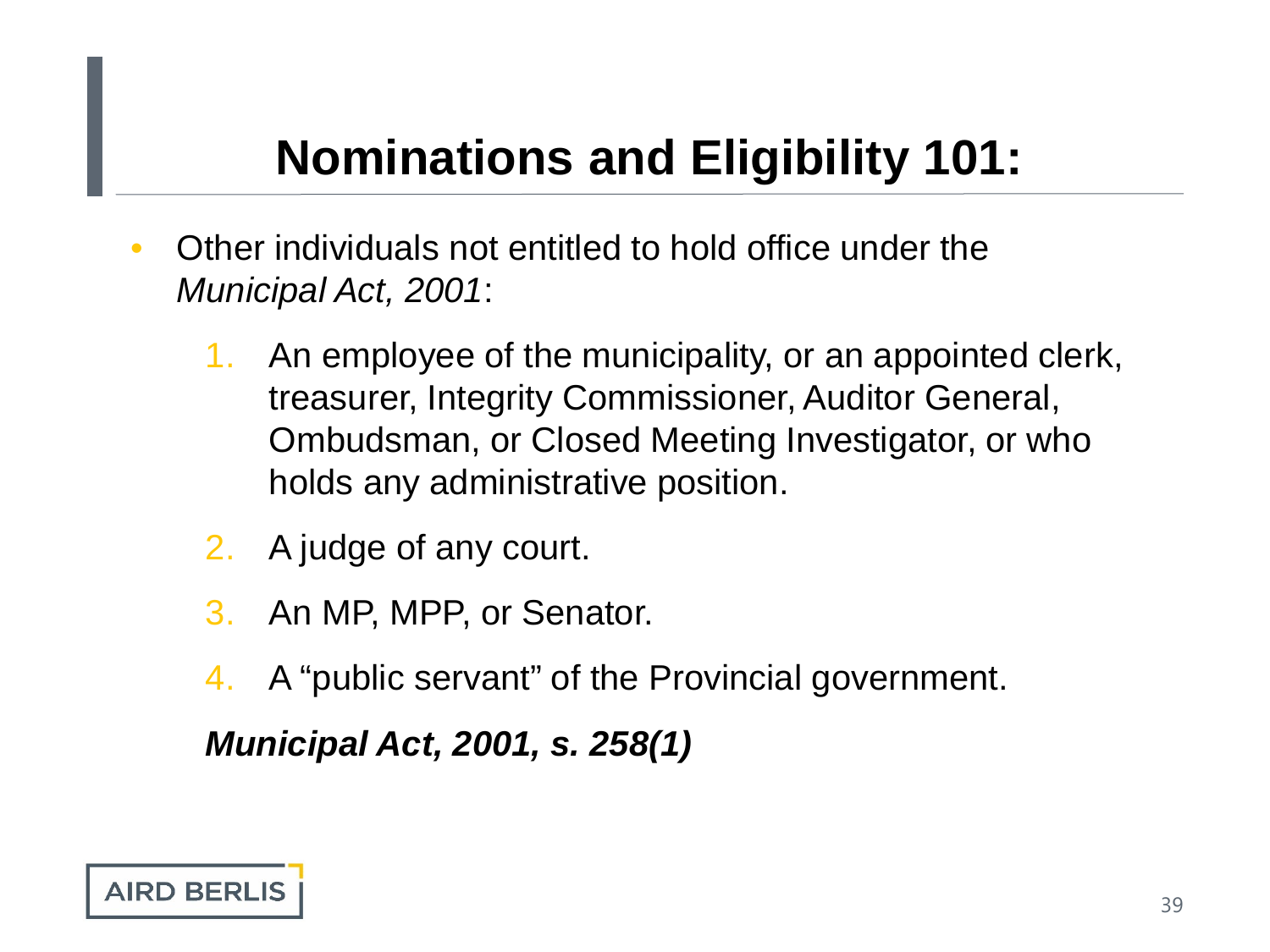- Common misconception: you cannot hold municipal office if you have a criminal record
- Incorrect language if the MEA: "*…serving a sentence of imprisonment in a penal or correctional institution*"
	- Incarcerated persons are ineligible
	- Conviction is not relevant, only sentence
	- Probation, absent some custodial sentence, does not count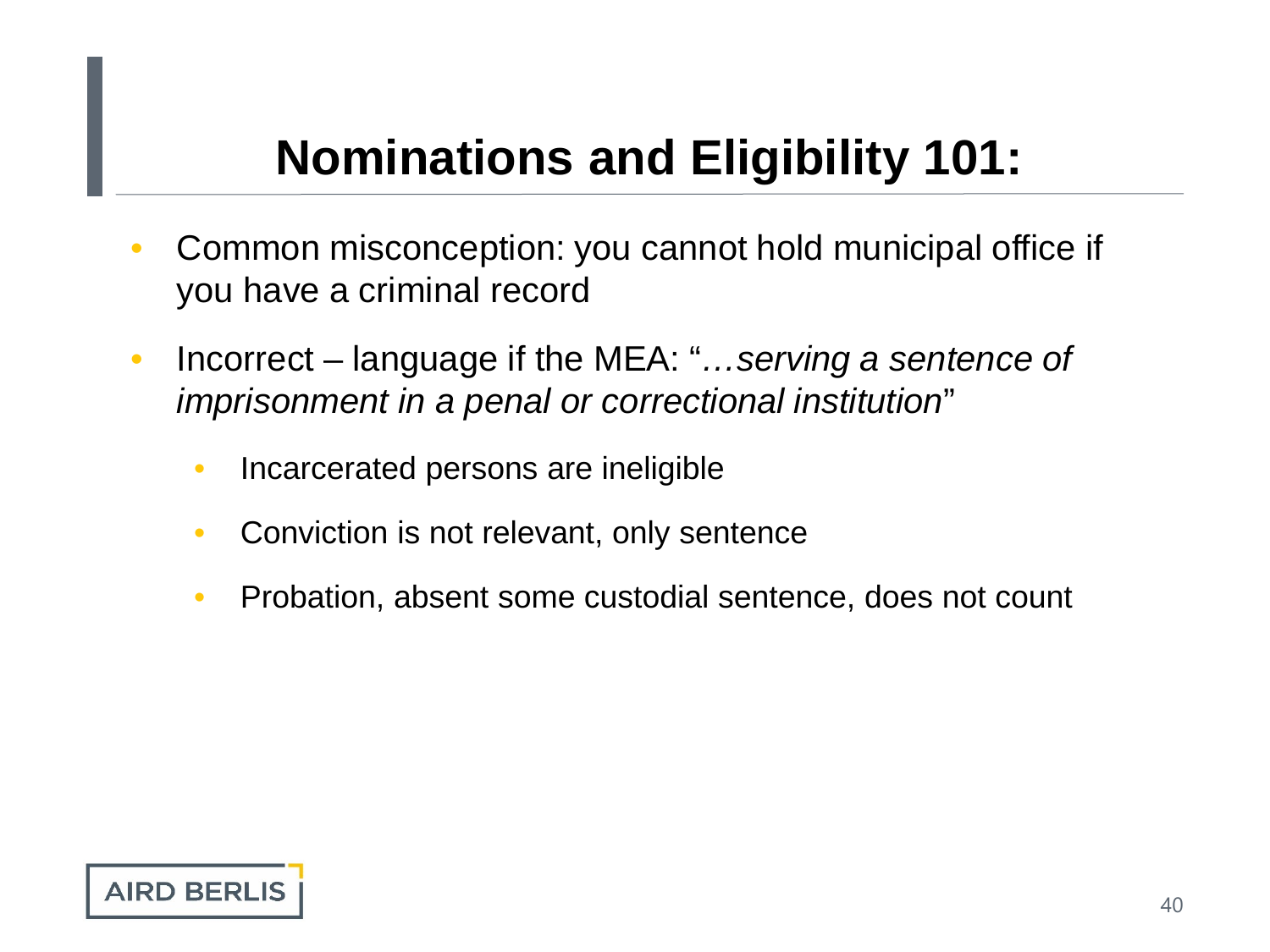- A rare case: MP, MPP seeking to run for municipal office
	- cannot be an MP, MPP on the day the nomination is filed
- *Nunziata v. Toronto (City)* (2000):
	- MPP John Nunziata wanted to run for Mayor of Toronto; filed nomination, but asked City Clerk consider his eligibility as of Nomination Day, not filing day
	- Clerk rejected nomination; on filing his nomination, Nunziata was prohibited from holding office
	- Nunziata applied to court; argued that City Clerk could not reject nomination before Nomination Day as per *MEA*, s. 35(1)
	- Application dismissed by Divisional Court; upheld by Court of Appeal

**AIRD BERLIS**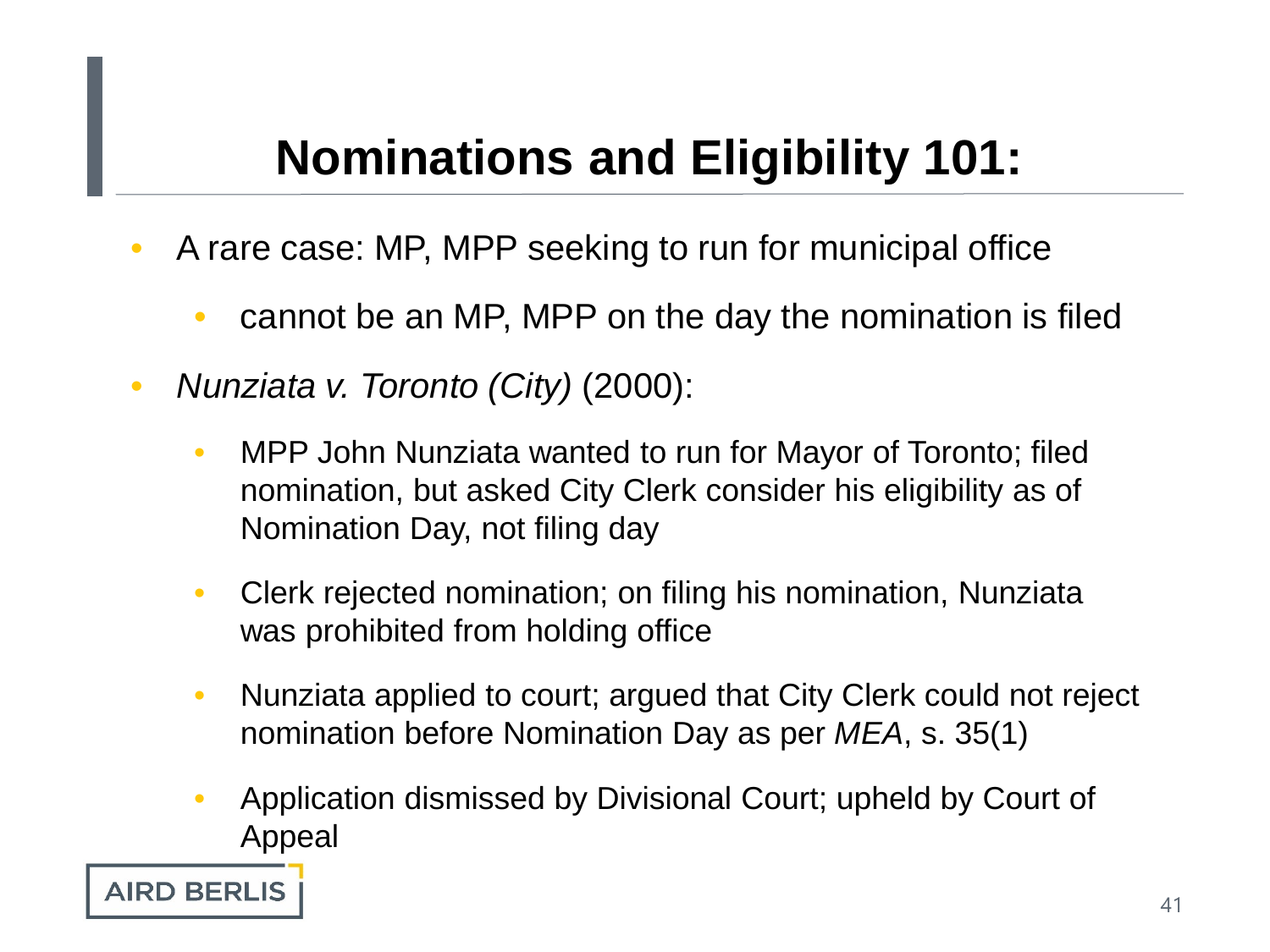- Common Issue: municipal employees running for office
- Not strictly prohibited, but subject to the following rules:
	- 1. Employee must take an unpaid leave of absence between the day the employee is nominated until voting day.
		- The employee is entitled to take unpaid leave for this purpose (s. 30(3)).
		- The employee is entitled to be paid out for vacation pay, overtime pay owing (s. 30(3.1)).
	- 2. Employee must give council written notice in advance.

*MEA, s. 30*

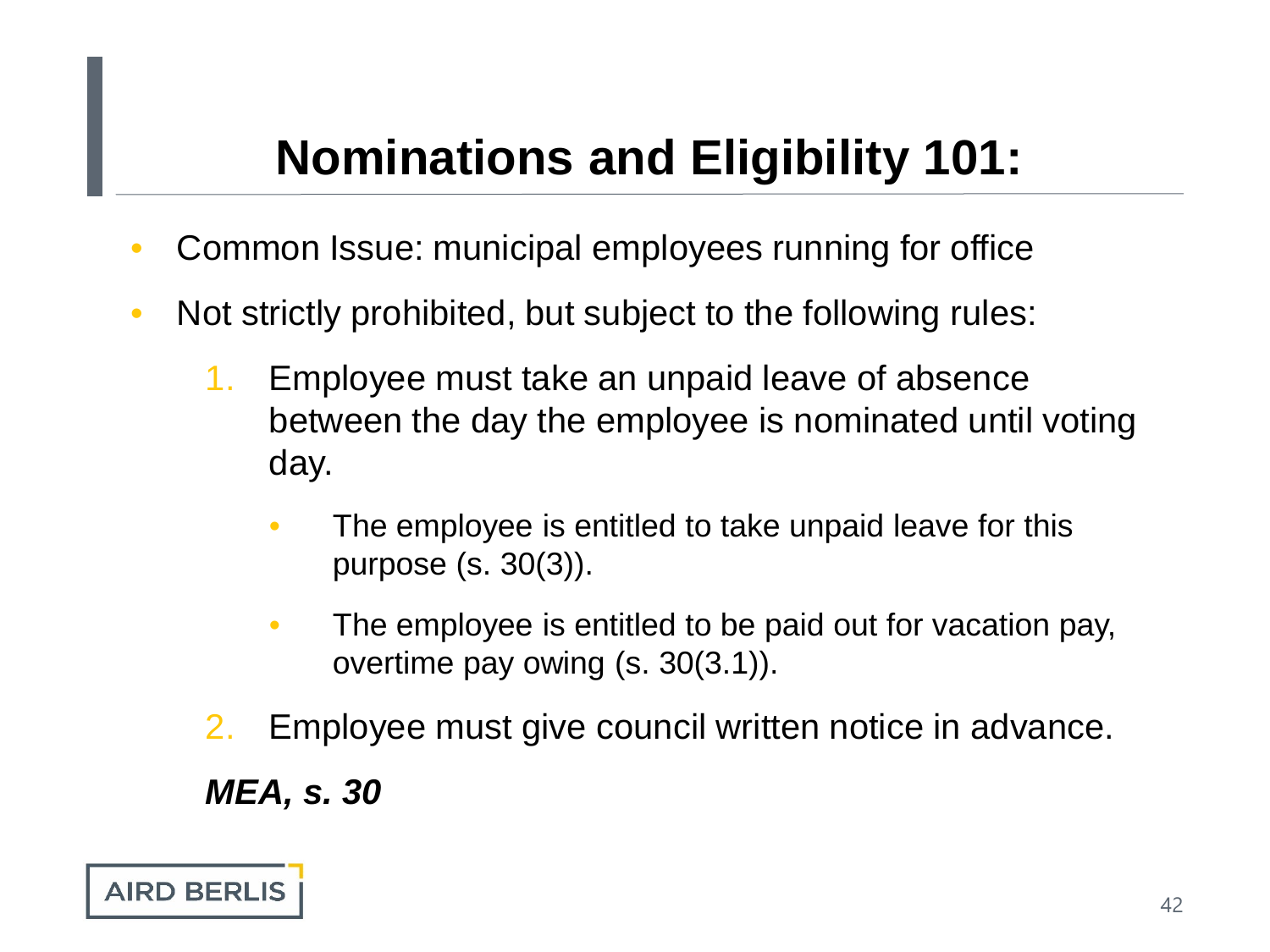- Common Issue: municipal employees running for office con't
	- 3. If elected, the employee is deemed to resign immediately before taking oath of office
	- 4. If not elected, employee goes back to work, and leave of absence not counted in determining length of served, and service before and after leave deemed to be continuous.
	- 5. Exception: volunteer firefighters are not considered employees

*MEA, s. 30*

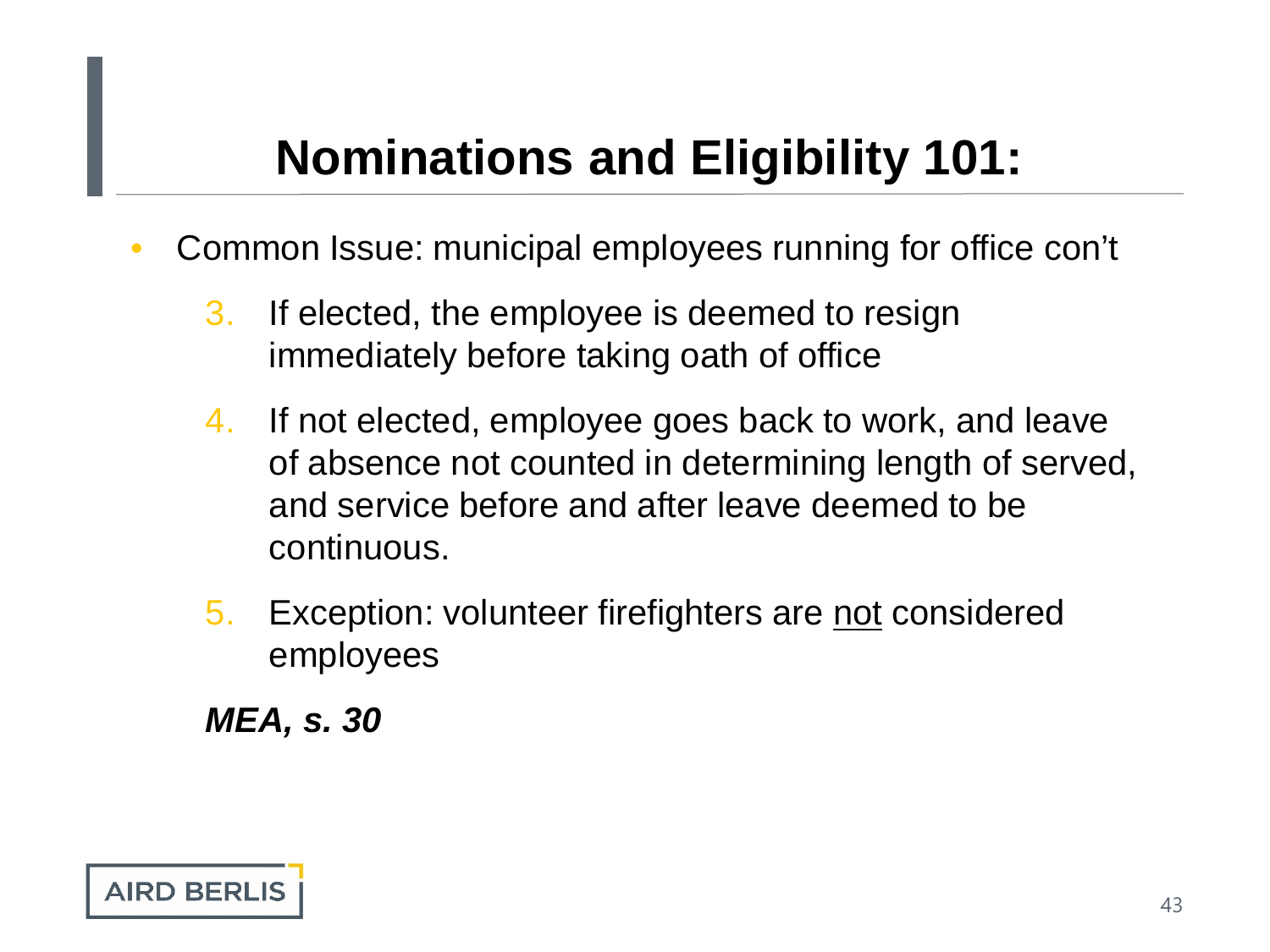#### *Zeppieri v. City of Toronto* **(2000) (Div. Ct.)**

- candidate was employed as a City Building Inspector; wanted to run for City Council in 2000 Municipal Election
- Filed nomination papers with City Clerk in March 2000; City Clerk rejected nominations because candidate was an employee and therefor ineligible
- April 2000, candidate informed superiors of intention to take unpaid leave during campaign period; request approved
- April 2000, candidate again attempted to file nomination papers; again rejected by City Clerk
	- Clerk's interpretation of the legislation: employee must be on unpaid leave of absence at the time nomination is filed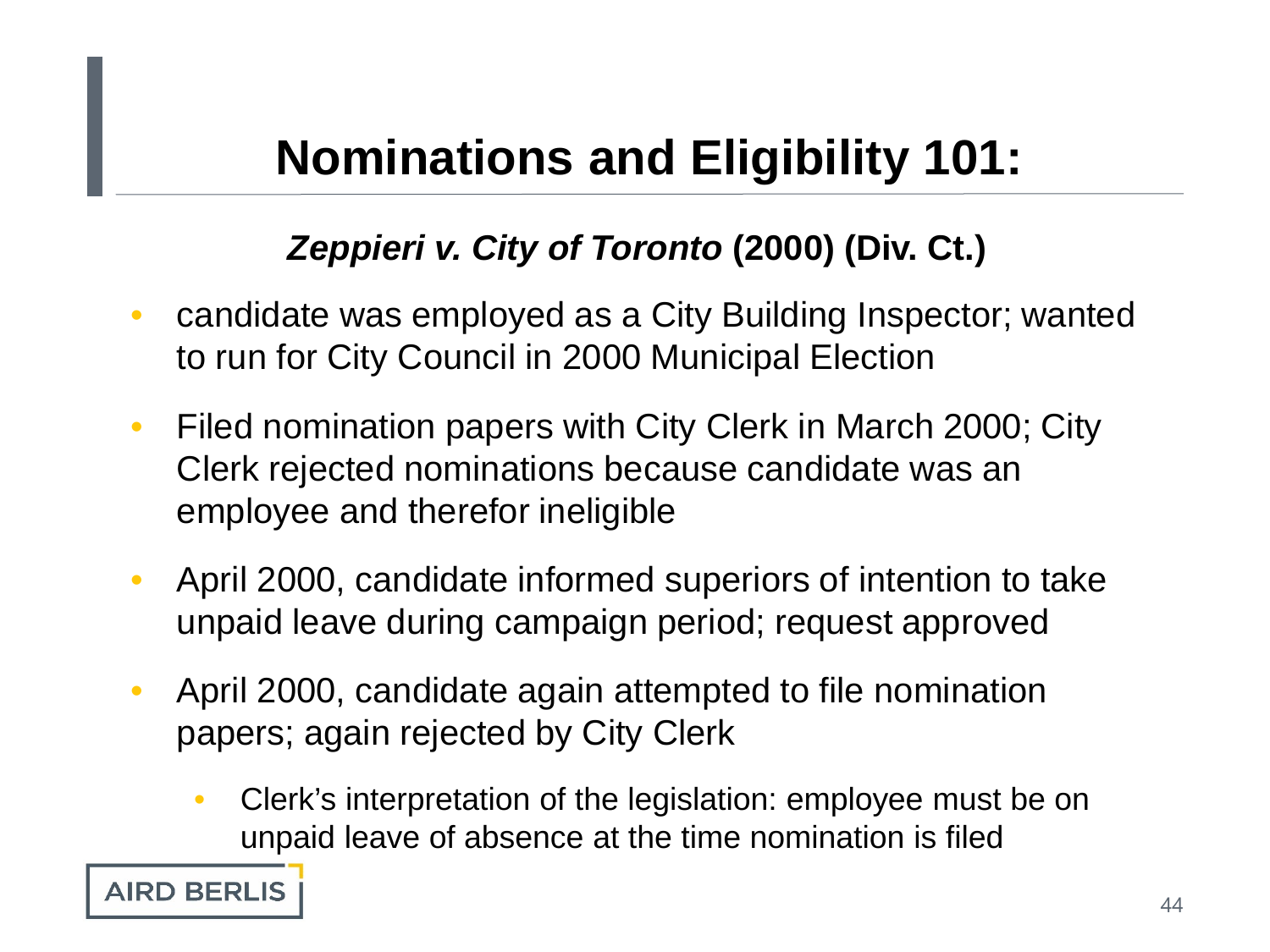#### *Zeppieri v. City of Toronto* **(2000) (Div. Ct.)**

- Candidate applied to Divisional Court for a mandatory order requiring City Clerk to accept nomination
- Divisional Court refused the Application:
	- plain meaning of s. 30(1) of the *MEA* employee must be on unpaid leave at time nomination papers are filed
	- otherwise, employee would be performing municipal duties and being paid by municipality while seeking elected office
- Note: language of s. 30(1) changed after this case

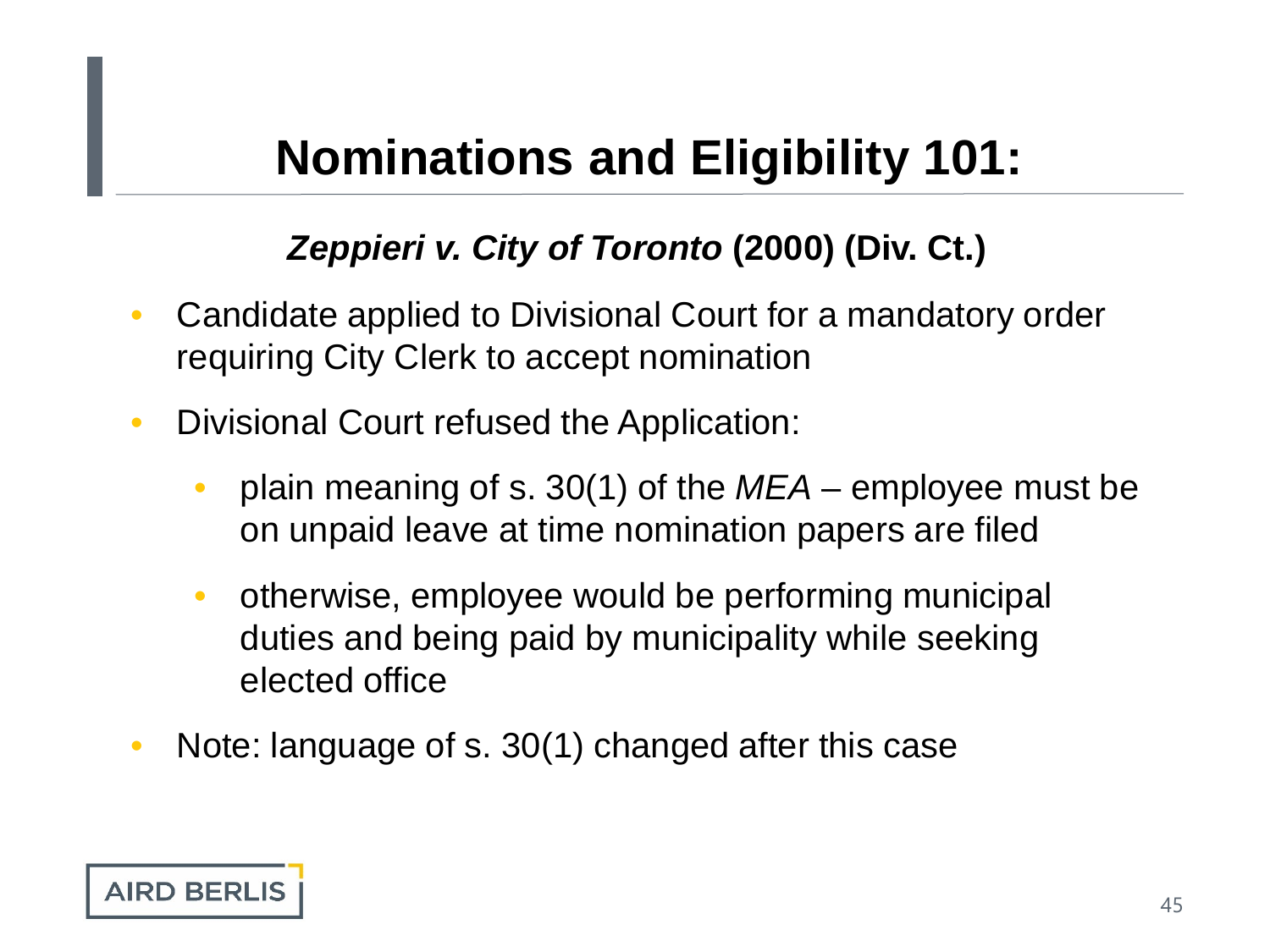- Takeaways:
	- Screen nomination forms and accompanying documents at the time of filing; insist that errors, irregularities be correct immediately
	- Train front-line staff on filing requirements, timing consideration; put a plan in place for dealing with irregularities
	- To confirm residency, ownership, tenancy, request any documents or information to assist in satisfying yourself person has a "real and substantial connection to the municipality"

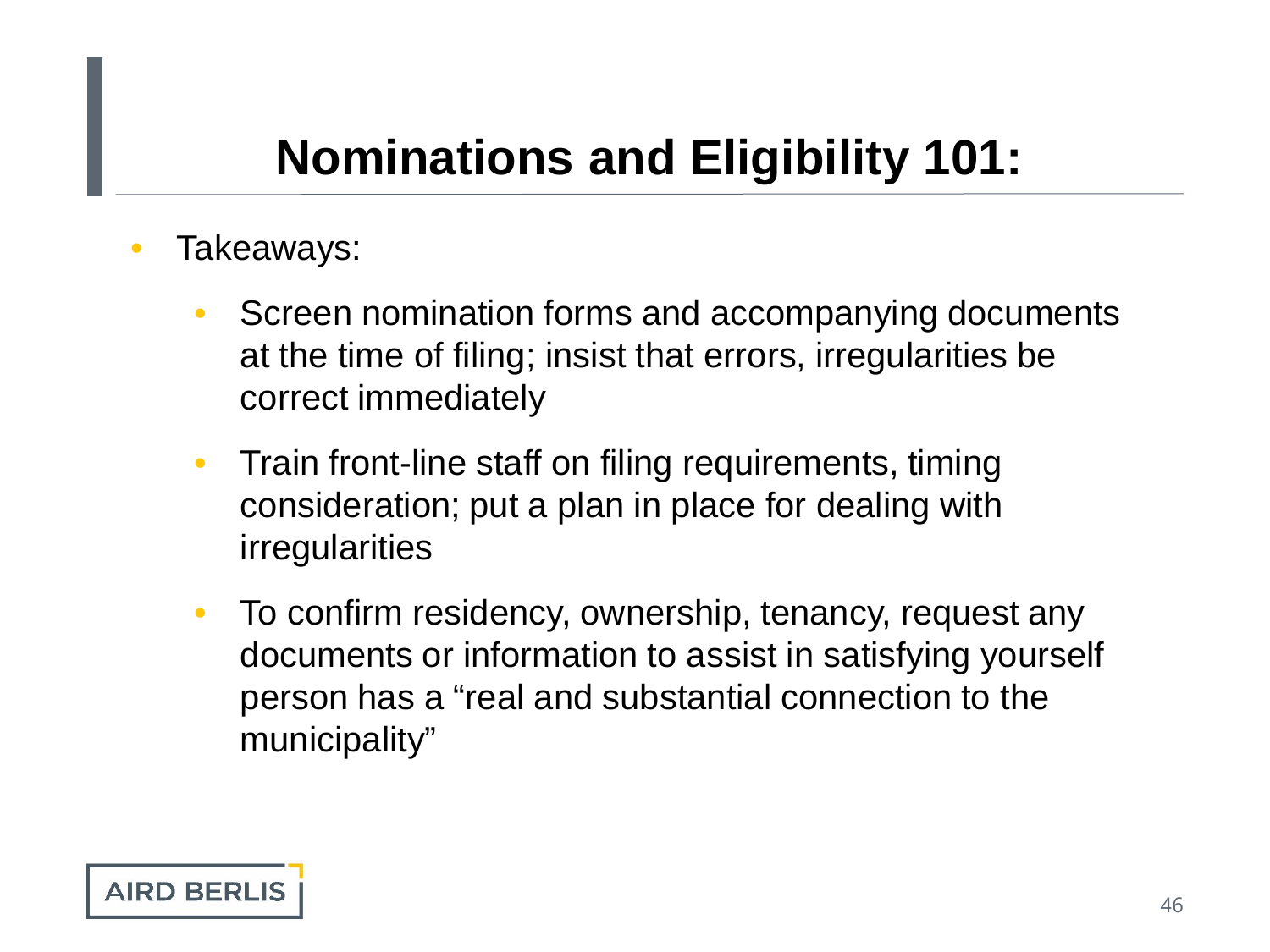# **Q & A**

# AIRD BERLIS |

Aird & Berlis LLP | Lawyers Brookfield Place, 181 Bay Street, Suite 1800, Toronto, Canada M5J 2T9 T 416.863.1500 F 416.863.1515 | airdberlis.com